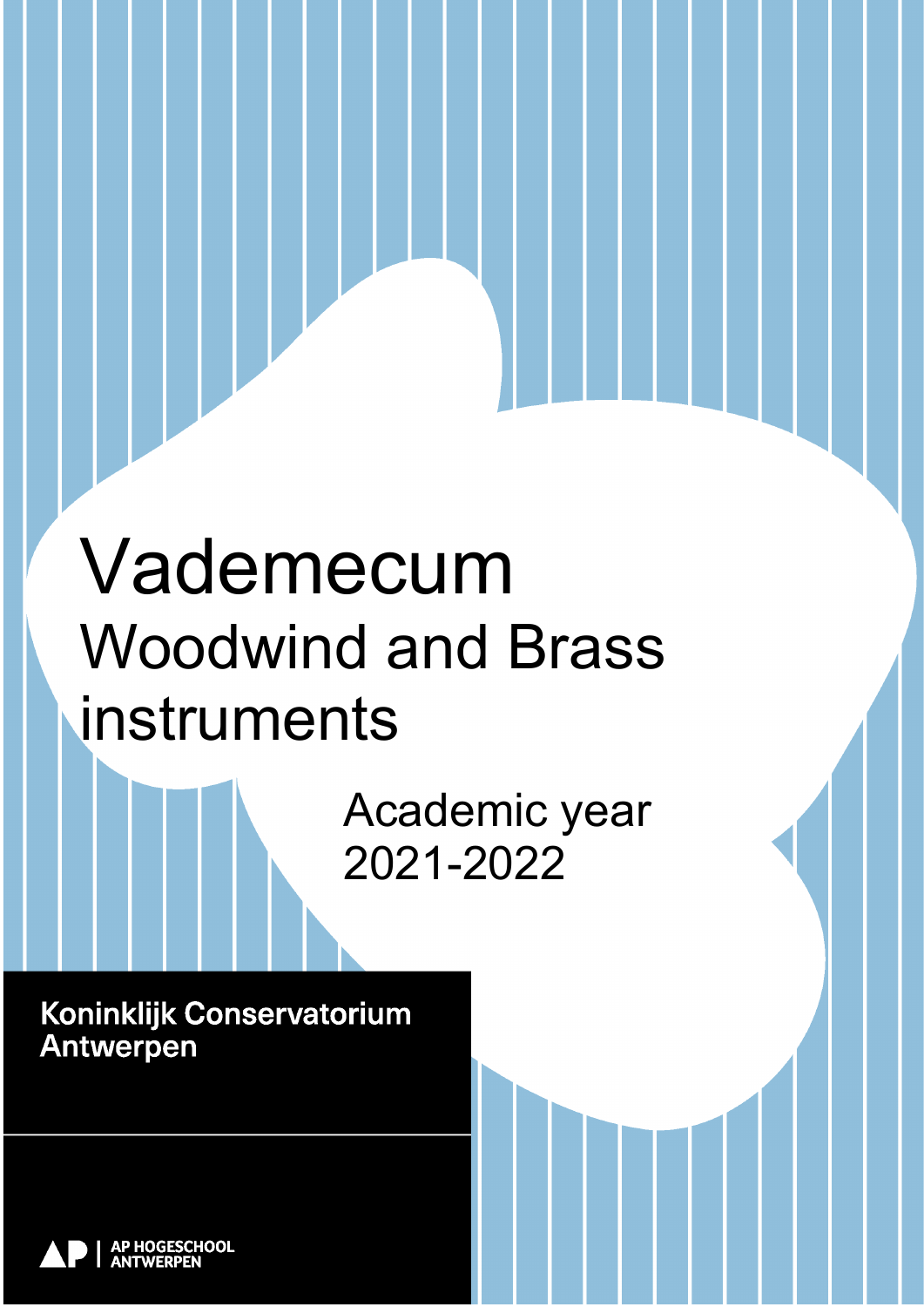# **Content**

| $\mathbf{1}$   |     | Organigram                                                                   | 4  |
|----------------|-----|------------------------------------------------------------------------------|----|
| $\overline{2}$ |     | Bachelor 1                                                                   | 4  |
|                | 2.1 | Instrument 1                                                                 | 4  |
|                | 2.2 | Audition preparation 1                                                       | 4  |
| 3              |     | Bachelor <sub>2</sub>                                                        | 6  |
|                | 3.1 | Instrument 2                                                                 | 6  |
|                | 3.2 | Audition preparation 2                                                       | 6  |
|                | 3.3 | Literature study 1 (for all woodwind and brass students)                     | 7  |
| 4              |     | Bachelor 3                                                                   | 9  |
|                | 4.1 | Instrument 3                                                                 | 9  |
|                | 4.2 | Audition training 1                                                          | 9  |
|                | 4.3 | Literature study 2                                                           | 10 |
| 5              |     | Master 1                                                                     | 11 |
|                | 5.1 | Instrument 4                                                                 | 11 |
|                | 5.2 | Audition training 2                                                          | 11 |
| 6              |     | Master 2                                                                     | 13 |
|                | 6.1 | Master's exam instrument                                                     | 13 |
|                | 6.2 | Master's exam Research & lecture performance                                 | 13 |
|                | 6.3 | Master's exam Final Creative project                                         | 14 |
|                | 6.4 | Audition training 3                                                          | 14 |
|                | 6.5 | Instrument 5 (only in combination with Master's exam Final creative Project) | 14 |
| $\overline{7}$ |     | Related woodwind or brass instrument                                         | 16 |
| 8              |     | Postgraduate                                                                 | 17 |
|                | 8.1 | Postgraduate orchestra instrument                                            | 17 |
|                | 8.2 | Instrument                                                                   | 17 |
|                | 8.3 | Auditioning                                                                  | 17 |
| 9              |     | Representative repertoire                                                    | 18 |
|                | 9.1 | Saxhorn                                                                      | 18 |
|                | 9.2 | Trombone                                                                     | 20 |
|                | 9.3 | Trumpet                                                                      | 23 |
|                | 9.4 | Horn                                                                         | 24 |
|                | 9.5 | Tuba                                                                         | 26 |
|                | 9.6 | Flute                                                                        | 26 |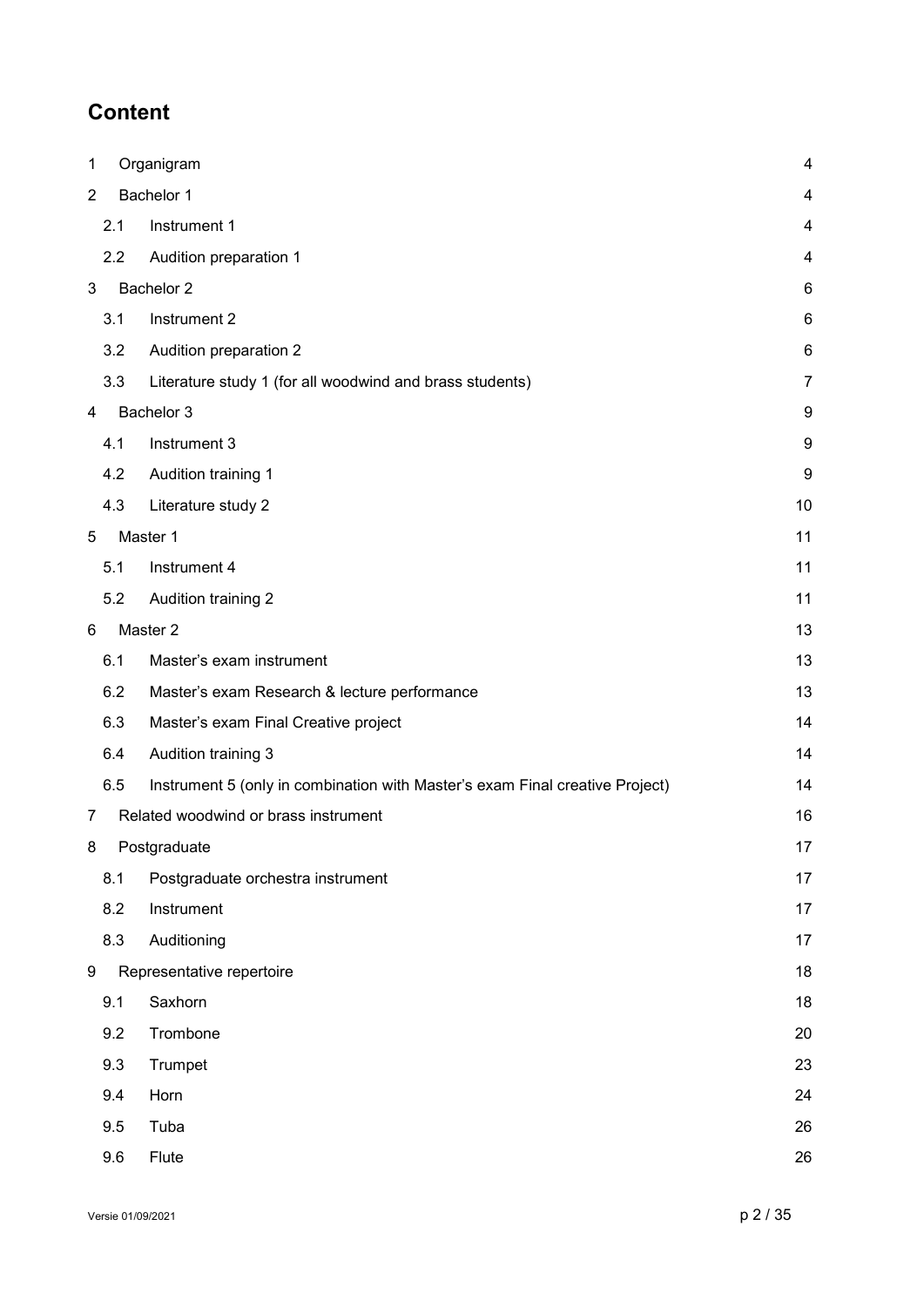<span id="page-2-0"></span>

| 9.7  | Oboe                 | 28 |
|------|----------------------|----|
| 9.8  | Clarinet             | 29 |
| 9.9  | Bassoon              | 30 |
| 9.10 | Saxophone            | 32 |
| 9.11 | Piccolo              | 34 |
| 9.12 | Cor anglais          | 34 |
| 9.13 | <b>Bass Clarinet</b> | 34 |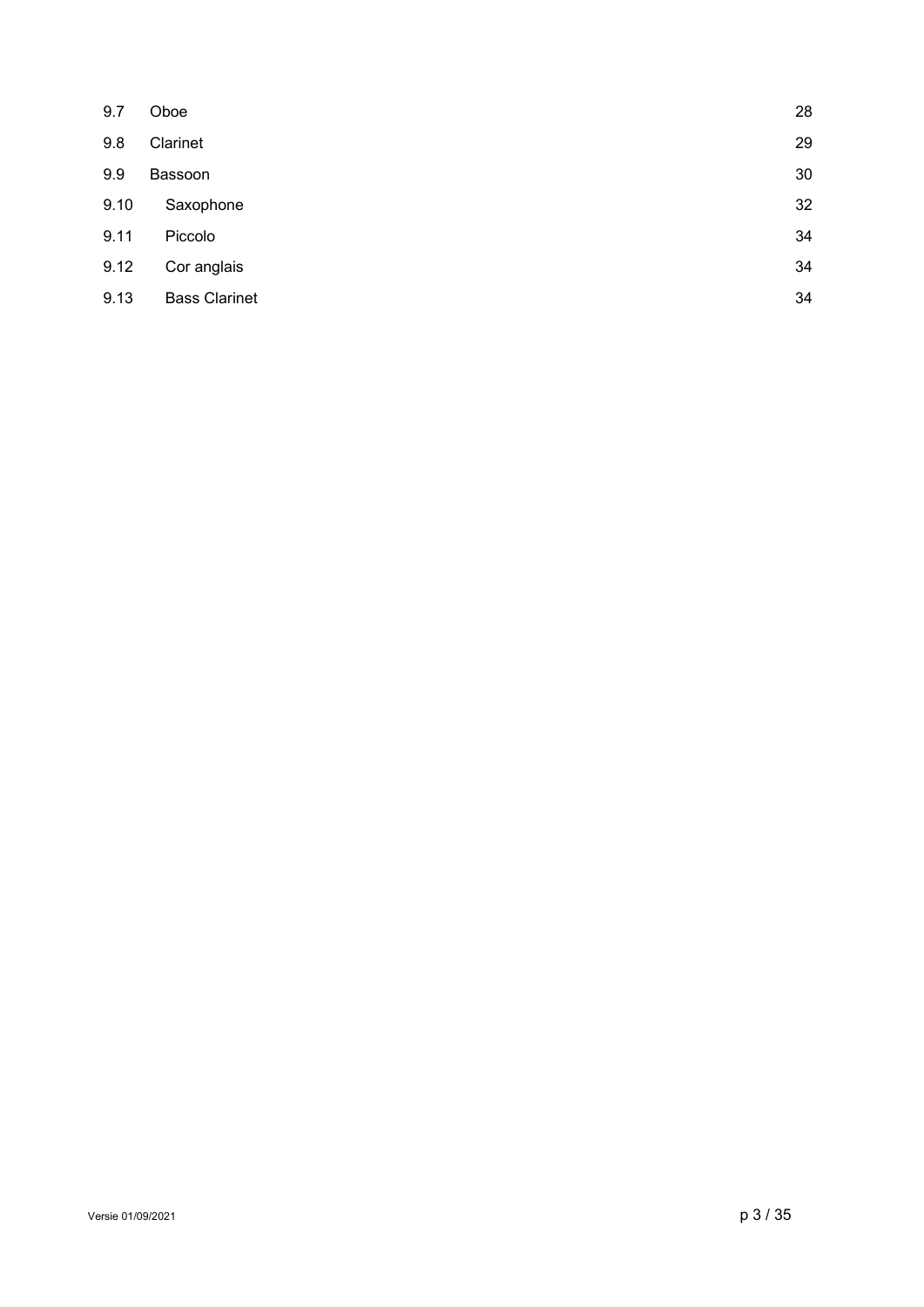# **1 Organigram**

For substantive questions, please consult:

Thomas Moore (Section coordinator Brass) De Fleyt Karin (Section coordinator Woodwinds) Alain Craens (member of the artistic direction) Inge Simoens (Head of Music)

# <span id="page-3-0"></span>**2 Bachelor 1**

# **2.1 Instrument 1**

<span id="page-3-1"></span>

| <b>Course</b> | Assessment format | Ⅰ% of overall score |
|---------------|-------------------|---------------------|
| Instrument 1  | Skills test       | 100%                |

### Assessment format:

- Internal assessments of the study programme will take place during class concerts or group lessons by the teacher or teachers and fellow students.
- The skills test will take place during the scheduled exam period and before an internal jury.

The skills test is worth 100% of the overall score, and consists of the following two components:

- Half-yearly assessment on the student's instrument with a duration of 10 minutes (January/February) (30% of total)
- Assessment on the student's instrument with a duration of 20 minutes (May/June) (70% of total)

The jury must reach a consensus and award one single grade for all assessment components. Results for individual components are not communicated.

### Assessment standards:

The student must have acquired the final competencies, must be able to display that he or she has mastered the instrument and that he or she can perform a score with understanding, stylistic knowledge and in an artistic manner. The minimum pass mark is 10/20 for this course unit, and the result is not open for negotiation.

### Specifications as to the exam repertoire:

The student must choose the exam programme in consultation with the principal teacher.

### Part-time students

Instrument 1 (part 1): the student takes all assessment components, performing 50% of the programme for each component.

Instrument 1 (part 2): the student takes all assessment components, which are worth 100% of the programme (the exam programme for Instrument 1 (part 1) may be repeated).

A student who studies part-time after part 1 of 2 will not yet have acquired all the final competencies of instrument 1.

# **2.2 Audition preparation 1**

<span id="page-3-2"></span>

| <b>Course</b>                 | <b>Assessment format</b> | $\,$ % of overall score $^{\,\prime}$ |
|-------------------------------|--------------------------|---------------------------------------|
| <b>Audition Preparation 1</b> | Skills test              | 100%                                  |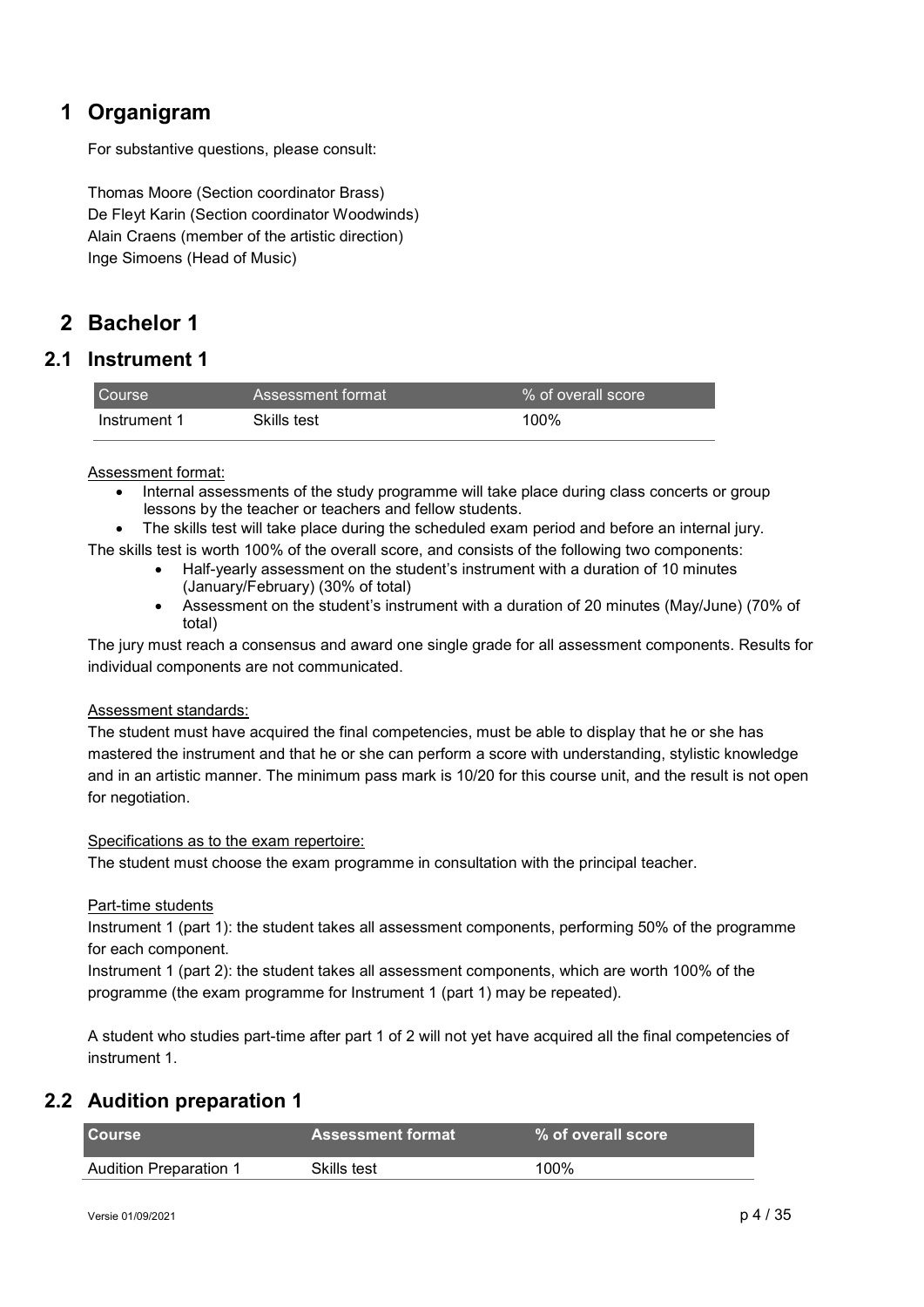### Assessment format:

The skills test will take place during the scheduled exam period(s) and before an internal jury.

### Assessment standards:

The student must have acquired the specified final competencies, must be able to demonstrate that he or she has mastered the instrument and that he or she can perform a score in the very specific context of an audition with understanding, stylistic knowledge and in an artistic manner.

In order to pass, students must get at least 50% in each component of the assessment for this course. The jury will reach a consensus and award one single grade for all assessment components. Results for individual components are not communicated.

### Specifications as to exam repertoire:

Woodwind instruments:

- One half-yearly assessment in transposition (written theory test, and a practical test involving transposition and reading of keys) – for clarinet and saxophone.
- Two practical part-assessments in sight-reading, to take place in the January and May/June exam period – for flute, oboe and fagot.
- One practical part-assessment to take place in the May/June exam period (involving a practical test on reading of keys) – for clarinet and saxophone.

### Brass instruments:

- One half-yearly assessment worth 50% of the overall score (written theory test, and a practical test involving transposition and reading of keys).
- One practical assessment to take place in the May/June exam period (involving a practical test on reading of keys), worth 50% of the overall score.

### Part-time students

Audition Preparation 1 cannot be taken as a part-time course. The skills test for this course must be taken as a whole in combination with part 1 or part 2 of Instrument 1.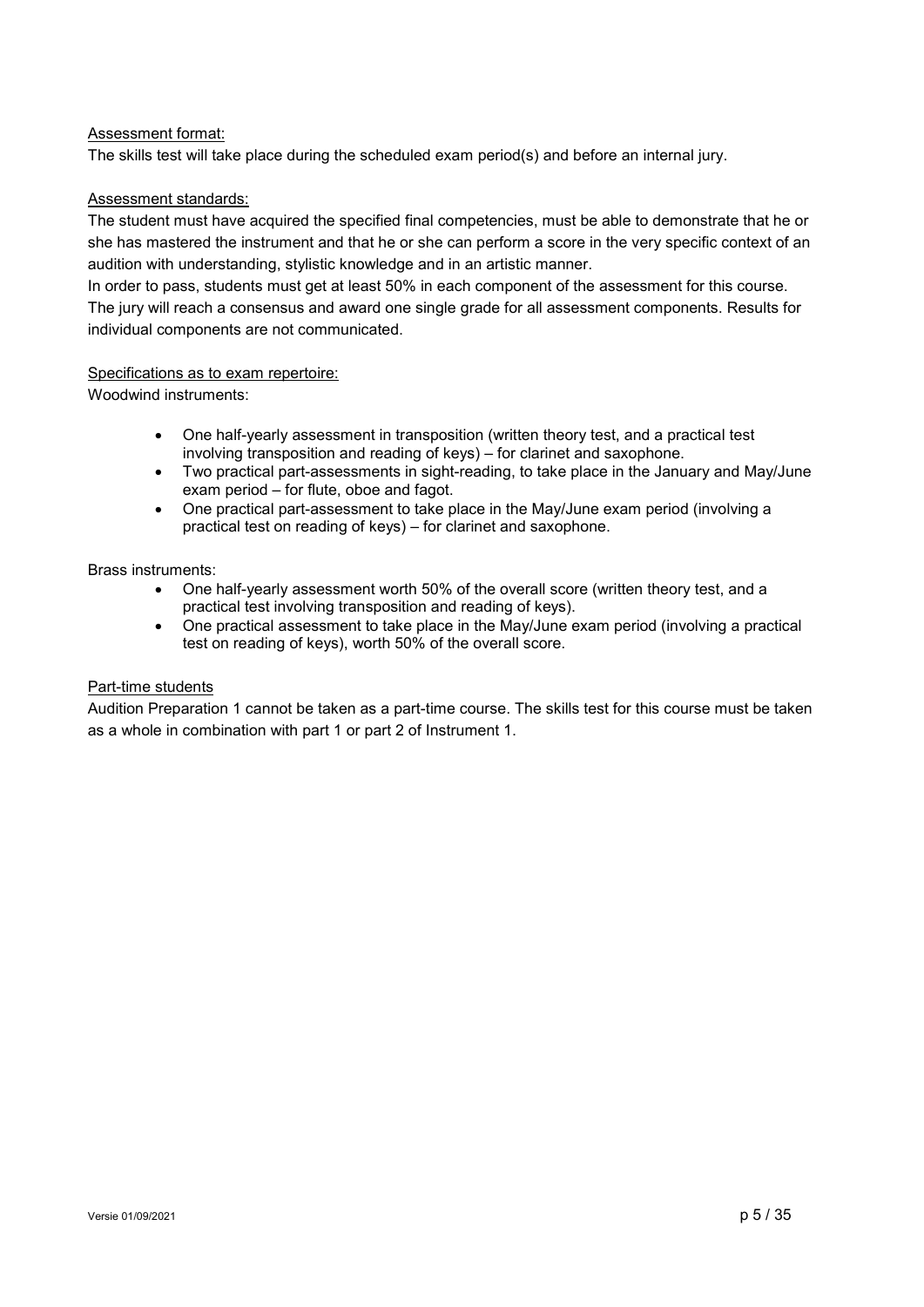# <span id="page-5-0"></span>**3 Bachelor 2**

# **3.1 Instrument 2**

<span id="page-5-1"></span>

| I Course     | Assessment format | $\%$ of overall score $\%$ |
|--------------|-------------------|----------------------------|
| Instrument 2 | Skills test       | 100%                       |

### **Exam programme for woodwinds: flute, oboe, bassoon, clarinet, saxophone Exam programme for brass instruments: horn, trumpet, trombone, bass tuba, saxhorn**

### Assessment format:

- Internal assessments of the study programme will take place during class concerts or group lessons by the teacher or teachers and fellow students.
- The skills test will take place during the scheduled exam period (May/June) and before an internal jury.

### Assessment standards:

The student must have acquired the final competencies, must be able to display that he or she has mastered the instrument and that he or she can perform a score with understanding, stylistic knowledge and in an artistic manner. The minimum pass mark is 10/20 for this course unit, and the result is not open for negotiation.

### Specifications as to the exam repertoire:

The student must choose an exam programme of 40 minutes in consultation with the principal teacher. The programme must contain works from various stylistic periods and reflect the list of representative exam repertoire. In the exam, the jury will choose the works which are to be played, for a total time of 30 minutes.

### Part-time students

Instrument 2 (part 1): the student takes a skills test, performing 50% of the programme. Instrument 2 (part 2): the student takes all the assessment components, performing 100% of the programme (the exam programme for Instrument 2 (part 1) may be repeated).

A student who studies part-time after part 1 of 2 will not yet have acquired all the final competencies of instrument 2.

### **3.2 Audition preparation 2**

<span id="page-5-2"></span>

| I Course               | Assessment format \ | $\mathsf{I}$ % of overall score $\mathsf{I}$ |
|------------------------|---------------------|----------------------------------------------|
| Audition Preparation 2 | Skills test         | 100%                                         |

### Assessment format:

The skills test consists of various assessment components and will take place during the scheduled exam period(s) and before an internal jury.

### Assessment standards:

The student must have acquired the final competencies, must be able to demonstrate that he or she has mastered the instrument and that he or she can perform a score in the very specific context of an audition with understanding, stylistic knowledge and in an artistic manner.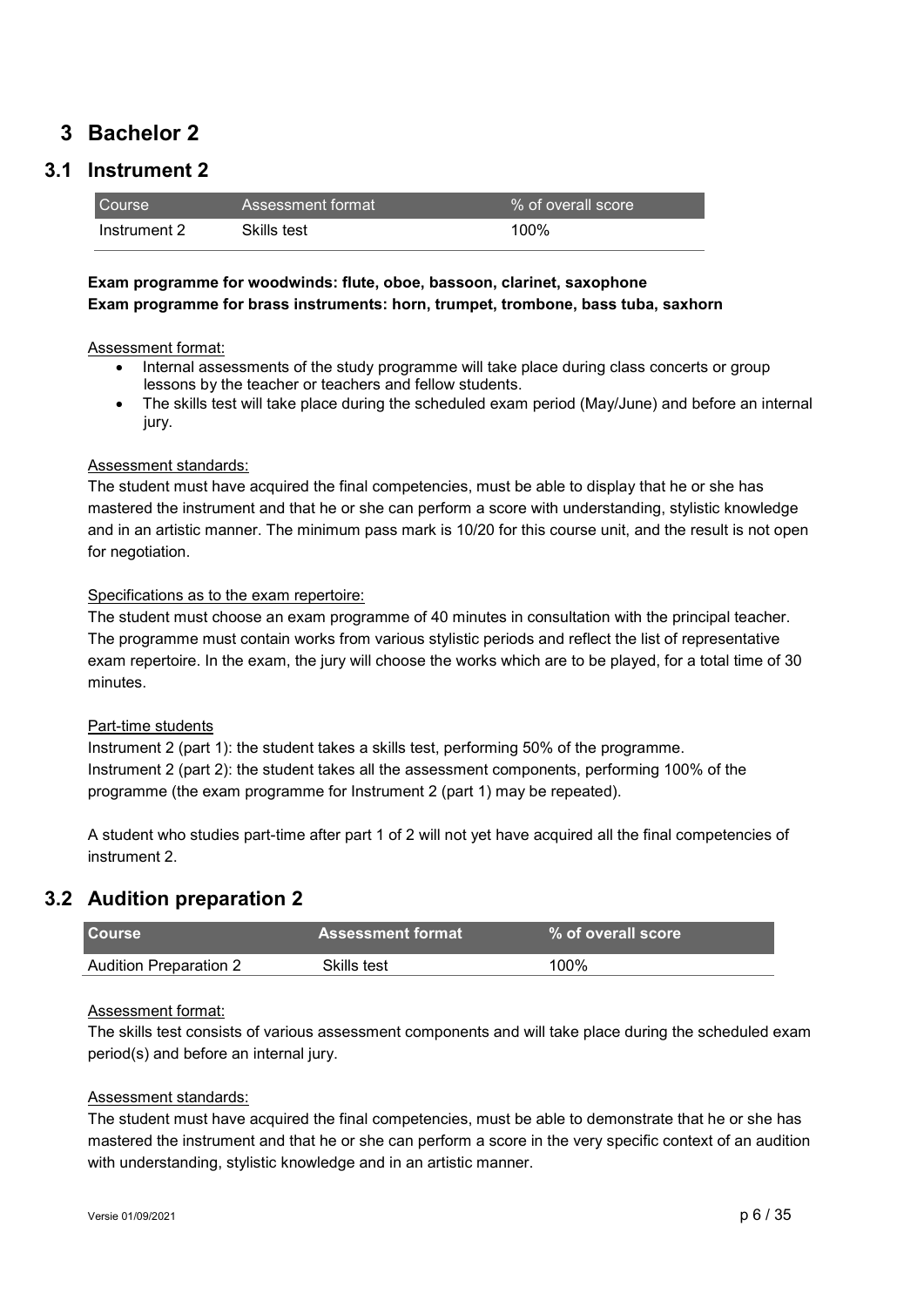In order to pass the course, students must get at least 50% in each assessment component. The jury will reach a consensus and award one single grade for all assessment components. Results for individual components are not communicated.

### Specifications as to exam repertoire:

Woodwind instruments:

- Two practical part-assessments in sight-reading, to take place in the January and May/June exam period – for flute, oboe and fagot.
- One half-yearly assessment involving four specified orchestral excerpts, taken in the January exam period. This test is for all instruments. The excerpts are given to students at least one month before the exam.
- One practical test on transposition and sight-reading, to be taken in the May/June exam period – for clarinet and saxophone.

Brass instruments:

- One half-yearly practical assessment involving four specified orchestral excerpts, taken in the January exam period and worth 50% of the overall score for this course. The excerpts are given to students at least one month before the exam.
- One practical test on transposition and sight-reading, to be taken in the May/June exam period and worth 50% of the overall score for this course.

### Part-time students

Audition Preparation 2 cannot be taken as a part-time course. The skills test for this course must be taken as a whole in combination with part 1 or part 2 of Instrument 2.

# <span id="page-6-0"></span>**3.3 Literature study 1 (for all woodwind and brass students)**

### Teacher: Peter Verhoyen

This two-year course gives students an overview of the history of woodwind and brass instruments. The student will gain an understanding of the historical context and circumstances in which the repertoire for these instruments came into being. The genres and styles will be explained and illustrated using CDs, scores, study trips, and by examining historical instruments.

**Part 1:** Literature: discussion of the literature in relation to woodwind and brass instruments, covering the following topics:

- History

- Nomenclature, function, symbolism, myths and perception in various cultures
- The origins and geographical reach
- Ethnic instruments related to woodwind and brass instruments
- Music with and/or for woodwind and brass instruments and the evolution of their music notation
- The types of music for woodwind and brass instruments
- Critical reading of sources, heuristics, and hermeneutics
- Bibliographies, monographs, data bases, websites, publishers
- Treatises on performance practice
- Significant performers and recordings
- Journals and professional bodies

**Part 2:** The physique and physical aspects: discussion of the literature in relation to woodwind and brass instruments, covering the following topics:

- Acoustics
- Sound, from source to perception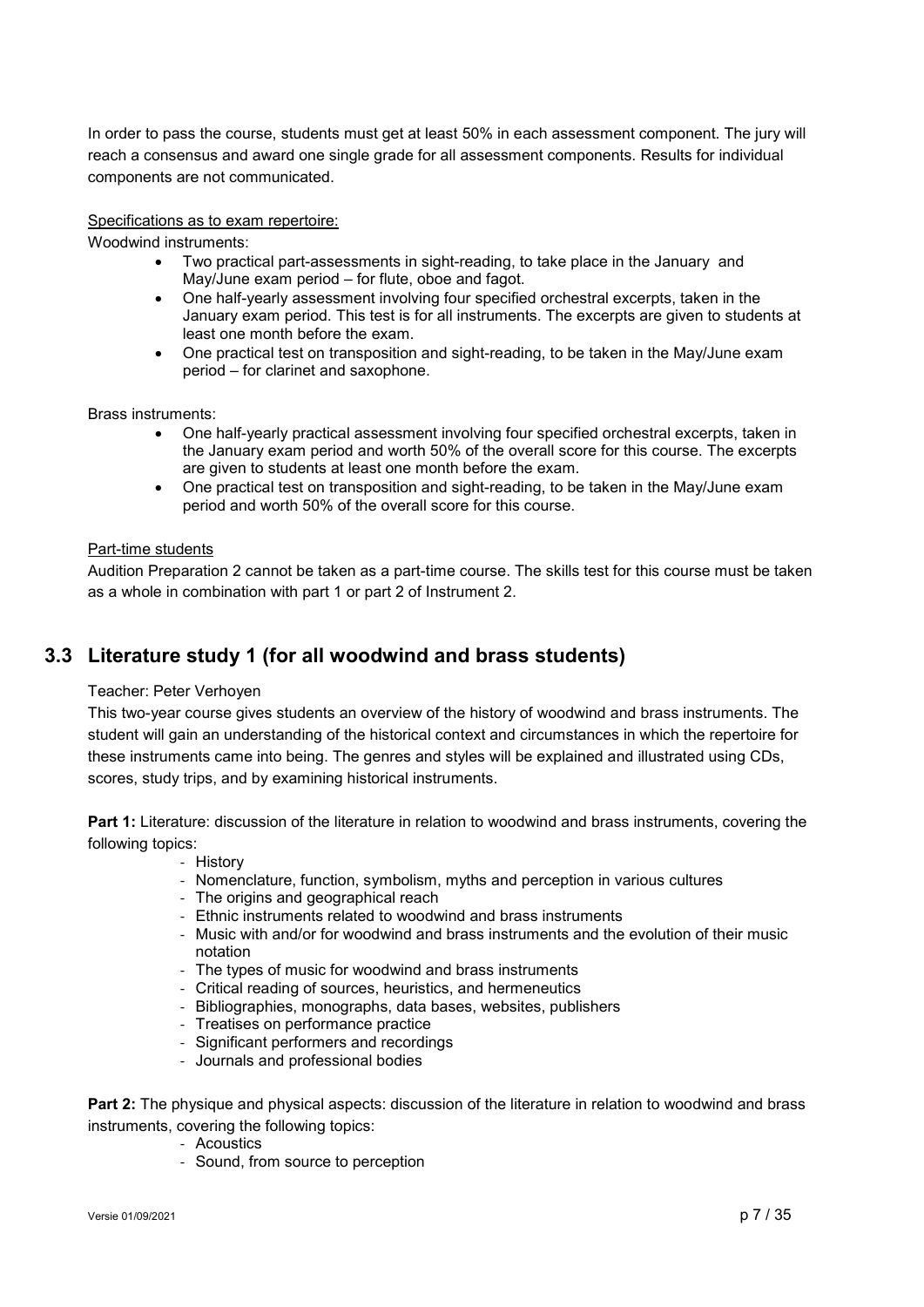- Psycho-acoustic matters
- Care of the player's hearing: the law, safety, and hygiene
- Breath control and posture
- Mouth position and hygiene
- Illnesses associated with the profession and relieving and curing them
- Philosophical and/or religious associations
- Alternative techniques based on this knowledge
- Contemporary performing techniques

#### Assessment format: three assessment components

Assessment in the first exam period:

| Moment        | Format              | % of overall score |
|---------------|---------------------|--------------------|
| Academic year | Ongoing evaluation  | 20%                |
|               | throughout the year |                    |
| Academic year | Knowledge test      | 80%                |

The knowledge test consists of two components, worth a total of 80% of the overall score.

- 1. Assessment task: Each student must complete an independently-prepared assessment task with an oral presentation in front of the teacher and fellow students. This task is worth 30% of the knowledge test.
- 2. Knowledge test: After lessons have finished, there will be an oral test on the course. This is worth 50% of the knowledge test.

### Assessment(s) for the second exam period:

| <b>Moment</b> | Format         | % of overall score |
|---------------|----------------|--------------------|
| Academic year | Knowledge test | 100%               |

### Assessment standards:

- Ongoing evaluation throughout the year: assessment is based on attendance, attention in class, knowledge and interest.
- Assessment task: in the assessment task, the student must demonstrate a major interest in a given topic, linked to his or her own artistic performance practice. Accuracy and completeness are important considerations.
- In the knowledge test, the student must demonstrate knowledge in the literature studied and the curriculum. Accuracy and completeness are also important.

### **General:**

The student must pass each assessment component in order to pass the entire course. If the student fails one of the components, the lowest score will constitute the student's final score for the entire course, and the student will be referred to the next exam period to re-sit the entire course.

**In the second exam period**, ongoing evaluation throughout the year is not used as an assessment

format. The final result is judged as follows:

- Assessment: the student must complete an independently-prepared assessment task with an oral presentation for the teacher. This component is worth 50% of the final result.
- Knowledge test: this consists of an oral test on the course. This component is worth 50% of the final result.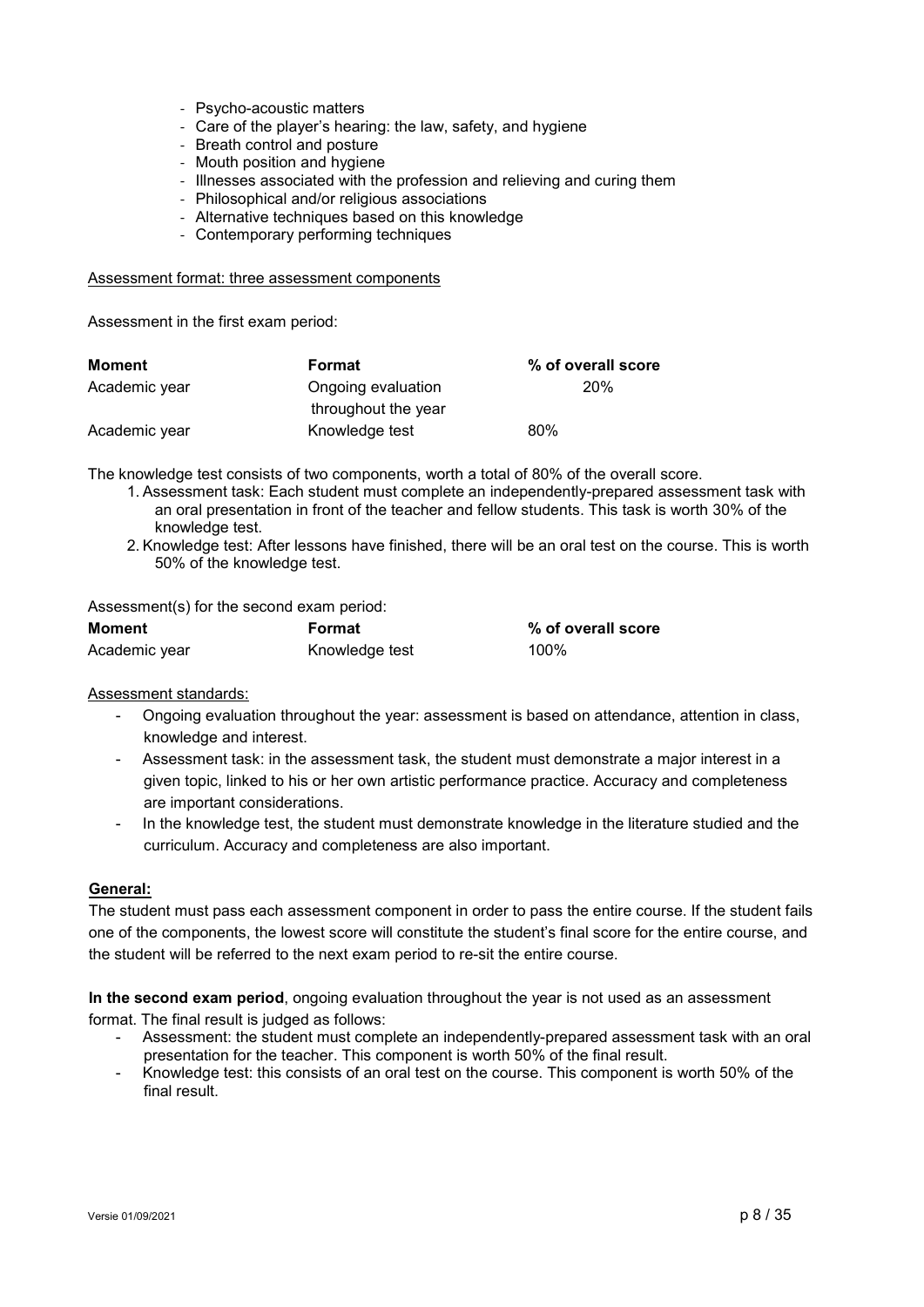# <span id="page-8-0"></span>**4 Bachelor 3**

# **4.1 Instrument 3**

<span id="page-8-1"></span>

| <b>Course</b> | Assessment format | % of overall score |
|---------------|-------------------|--------------------|
| Instrument 3  | Skills test       | 100%               |

### Assessment format:

- Internal assessments of the study programme will take place during class concerts or group lessons by the teacher or teachers and fellow students.
- The skills test will take place during the scheduled exam period and before an internal and external jury.

The skills test is worth 100% of the overall score, and consists of a public exam with a mixed recital programme with a minimum duration of 45 minutes (May/June).

Woodwind players: on the day itself, after consultation with the internal and external jury, this programme can be reduced to approximately 30 minutes.

Brass players: on the public test, the jury chooses a programme of about 30 minutes.

### Assessment standards:

The student must have acquired the final competencies, must be able to demonstrate that he or she has mastered the instrument and that he or she can perform a score with understanding, stylistic knowledge and in an artistic manner. The minimum pass mark is 10/20 for this course unit, and the result is not open for negotiation.

### Specifications as to exam repertoire:

The student must choose the exam programme in consultation with the principal teacher. The programme must contain works from various stylistic periods and reflect the list of representative exam repertoire. In addition, students must prepare one compulsory work.

### **Part-time students**

Instrument 3 (part 1): the student performs 50% of the programme in front of an internal jury Instrument 3 (part 2): the student performs the **complete** bachelor 3 programme in a public exam. (the exam programme for Instrument 3 part 1 may be repeated)

A student who studies part-time after part 1 of 2 will not yet have acquired all the final competencies of instrument 3.

# **4.2 Audition training 1**

<span id="page-8-2"></span>

| <b>Course</b>       | <b>Assessment format</b> | % of overall score |
|---------------------|--------------------------|--------------------|
| Audition Training 1 | Skills test              | 100%               |

### Assessment format:

The skills test will take place during the exam period in January before an internal jury.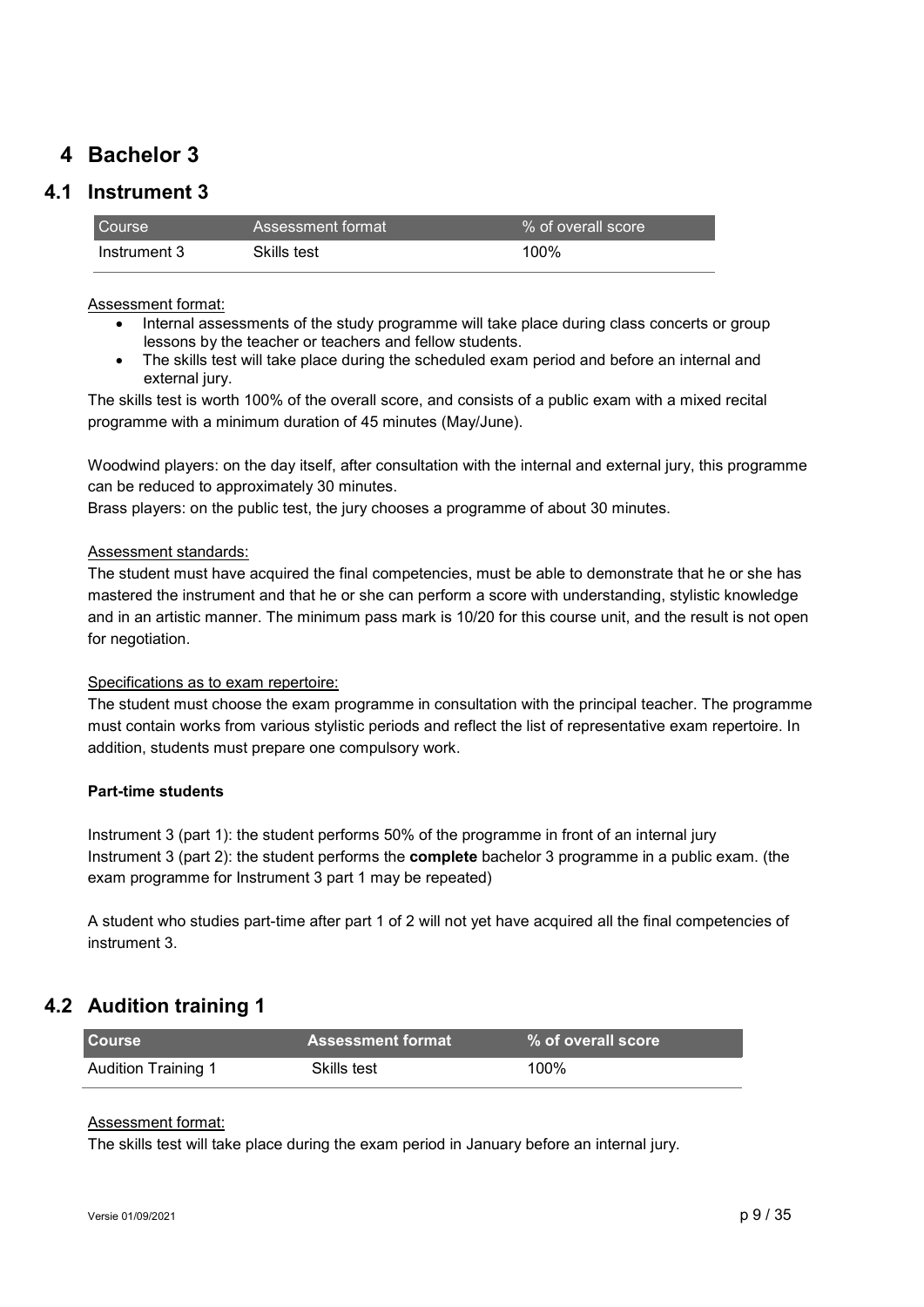### Assessment standards:

The student must have acquired the specified final competencies, must be able to demonstrate that he or she has mastered the instrument and that he or she can perform a score in the very specific context of an audition with understanding, stylistic knowledge and in an artistic manner. The minimum pass mark is 10/20 for this course unit.

### Specifications as to the exam repertoire:

Practical test during the January exam period, consisting of six (6) specified orchestral excerpts. These excerpts will be given to the student at least one month before the exam.

### Part-time students

Audition Training 1 cannot be taken as a part-time course. The skills test for this course must be taken as a whole in combination with part 1 or part 2 of Instrument 3.

### **4.3 Literature study 2**

<span id="page-9-0"></span>See Literature Study 1.

Teachers: Peter Verhoyen (woodwinds) and Jan Smets (brass).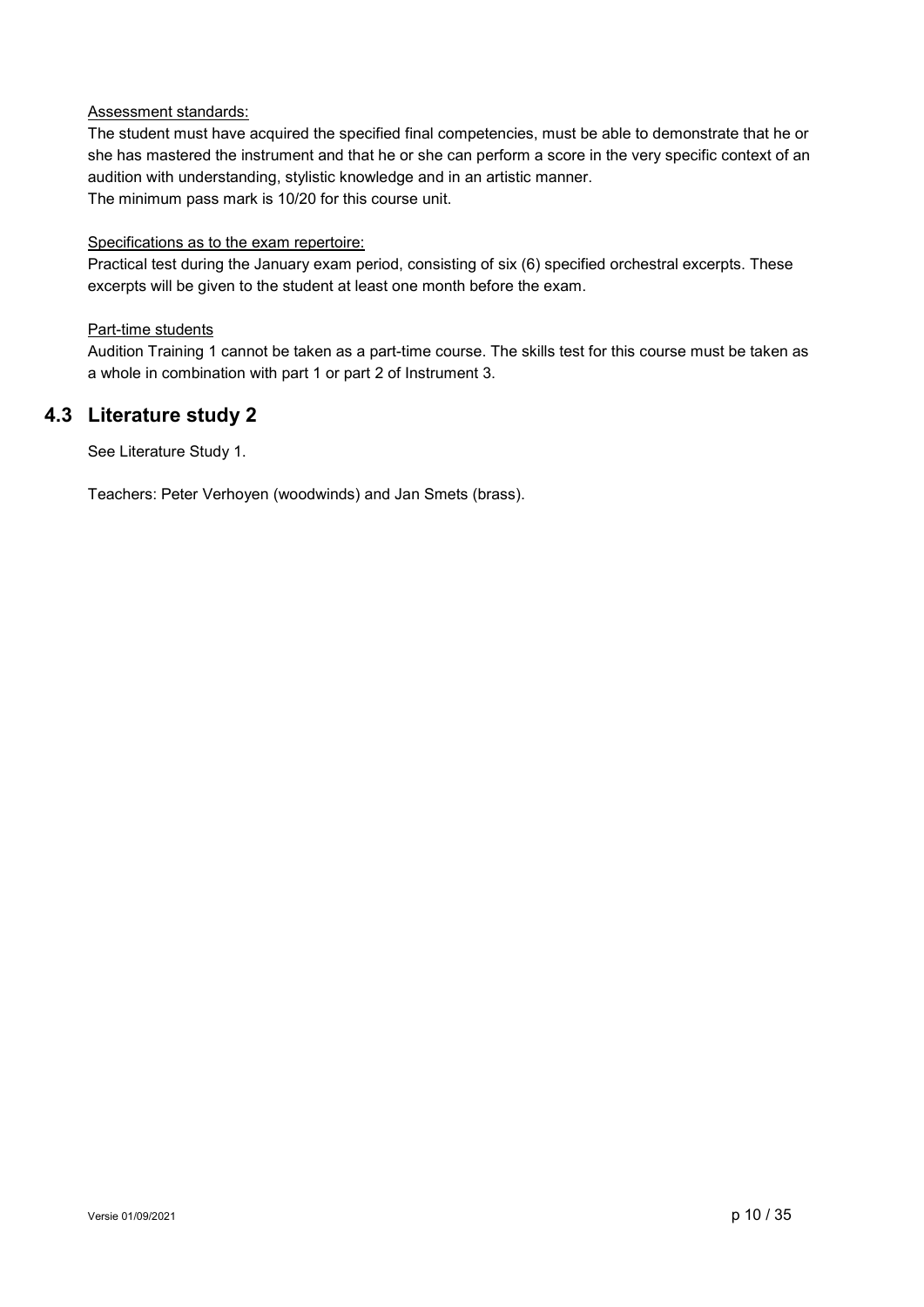# <span id="page-10-0"></span>**5 Master 1**

# <span id="page-10-1"></span>**5.1 Instrument 4**

| <b>Course</b> | Assessment format ˈ | $\mathsf{I} \mathbin{\%}$ of overall score $\mathsf{I}$ |
|---------------|---------------------|---------------------------------------------------------|
| Instrument 4  | Skills test         | 100%                                                    |

### Assessment format:

- Internal assessments of the study programme will take place during class concerts or group lessons by the teacher or teachers and fellow students.
- The skills test will take place during the scheduled exam period and before an internal jury.

### Assessment standards:

The student must have acquired the final competencies, must be able to demonstrate that he or she has mastered the instrument and that he or she can perform a score with understanding, stylistic knowledge and in an artistic manner. The minimum pass mark is 10/20 for this course unit, and the result is not open for negotiation.

### Specifications as to exam repertoire:

Skills test in the May/June exam period: worth 100% of the overall score, consisting of one exam with a mixed recital programme for a duration of 30 minutes.

The student must choose an exam programme of 60 minutes in consultation with the principal teacher. The programme must contain works from various stylistic periods and must include a solo work of 5 to 10 minutes' duration. In the exam, the jury will choose the works which are to be played, for a total time of 30 minutes.

### Part-time students

Instrument 4 (part 1): Students must perform 40% of the programme and prepare 25 minutes' worth of music, including the solo work.

Instrument 4 (part 2): Students must perform 60% of the programme and prepare 35 minutes' worth of music, including the solo work.

A student who studies part-time after part 1 of 2 will not yet have acquired all the final competencies of instrument 4.

# **5.2 Audition training 2**

<span id="page-10-2"></span>

| <b>Course</b>              | <b>Assessment format \</b> | % of overall score |
|----------------------------|----------------------------|--------------------|
| <b>Audition Training 2</b> | Skills test                | 100%               |

### Assessment format:

A skills test during the January exam period before an internal jury.

### Assessment standards: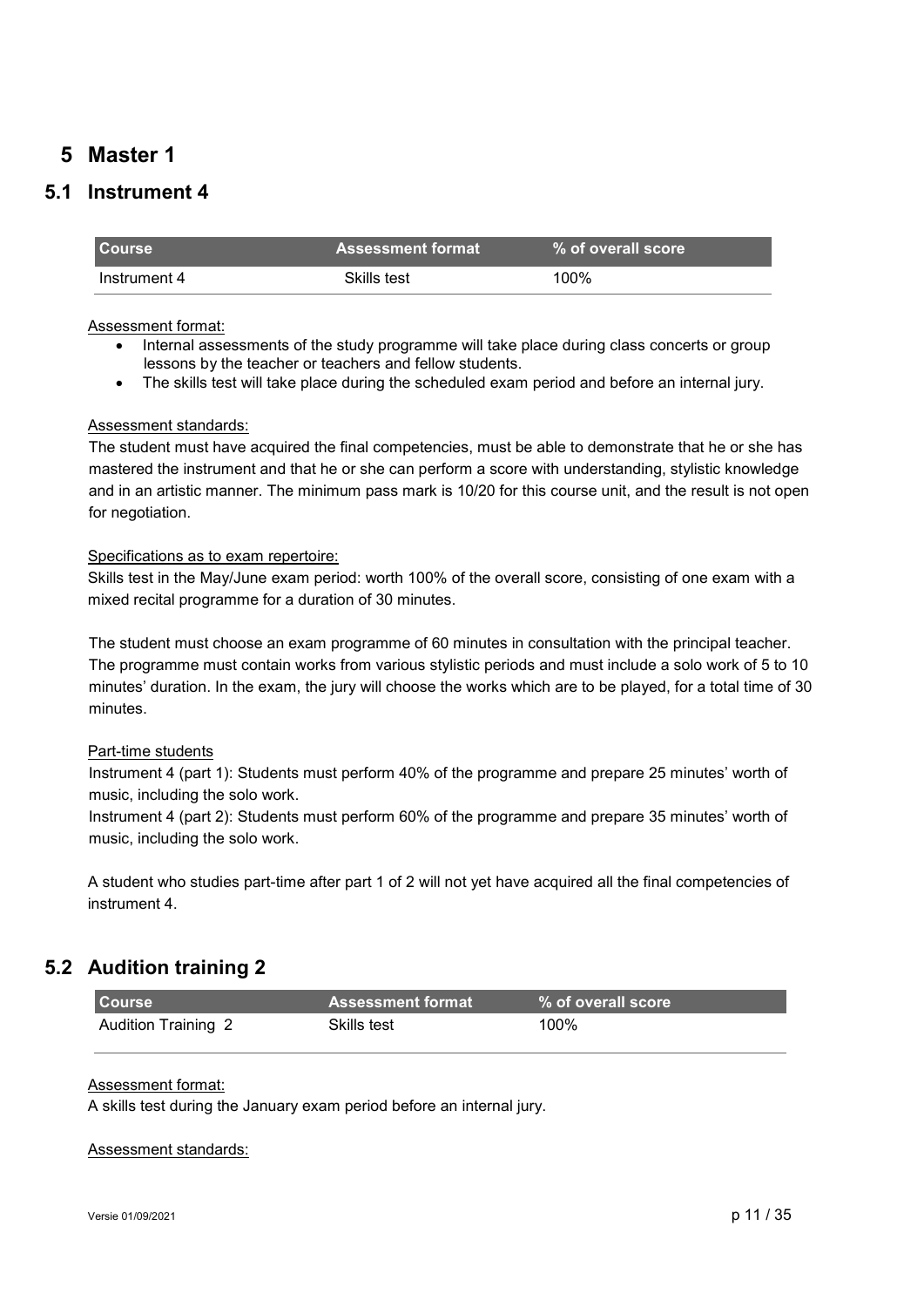The student must have acquired the specified final competencies, must be able to demonstrate that he or she has mastered the instrument and that he or she can perform a score in the very specific context of an audition with understanding, stylistic knowledge and in an artistic manner. The minimum pass mark is 10/20 for this course unit.

### Specifications as to the exam repertoire**:**

Practical test during the January exam period consisting of the following:

- 8 specified orchestral excerpts, which will be given to the students at least one month before the exam.
- First movement from the frequently imposed audition repertoire, to be chosen in consultation with the principal studies teacher.

### Part-time students

Audition Training 2 cannot be taken as a part-time course. The skills test for these courses must be taken as a whole in combination with part 1 or part 2 of Instrument 4.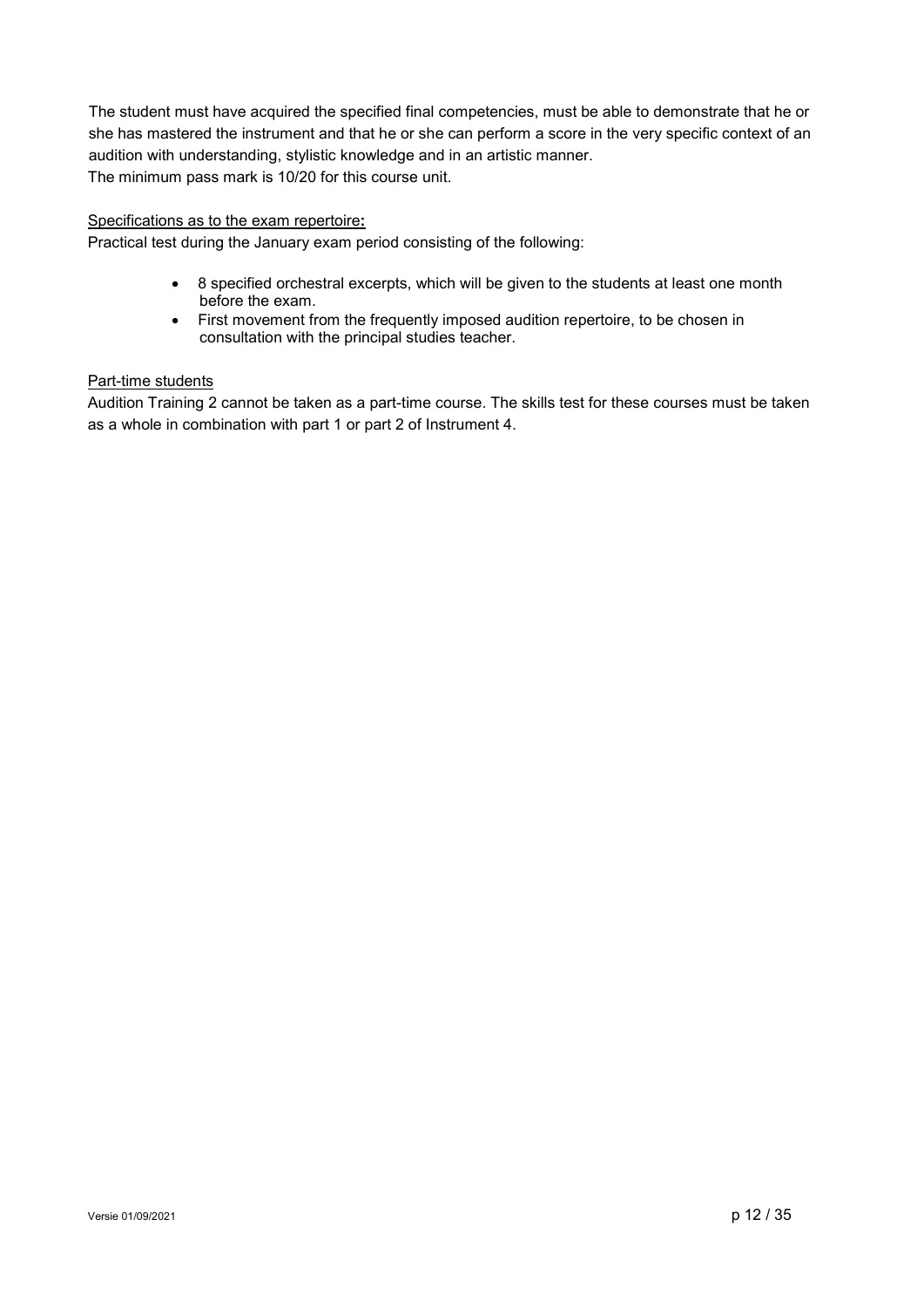# <span id="page-12-0"></span>**6 Master 2**

### **6.1 Master's exam instrument**

<span id="page-12-1"></span>

| <b>Course</b>            | <b>Exam format</b> Duration |                                      | % of overall score |
|--------------------------|-----------------------------|--------------------------------------|--------------------|
| Master's Exam Instrument |                             | Final assignment 45 minutes of music | 100%               |

### Assessment format:

- Internal assessments of the study course will take place during contact sessions and during the discussions with the relevant teachers about the reflective portion of the master's exam.
- The public master's exam will take place during the scheduled exam period and before an internal and external jury.

### Assessment standards:

For the master's exam, the student must have acquired the final competencies, must be able to demonstrate that he or she has mastered the instrument and that he or she can perform a score with understanding, stylistic knowledge and in an artistic manner.

### MUSIC EDUCATION OPTION:

The final assignment consists of a public exam of 45 minutes with works from various stylistic periods which must reflect the list of representative exam repertoire.

### PODIUM OPTION

The final assignment consists of a public exam of 45 minutes with works from various stylistic periods, including one compulsory solo work of 5 to 10 minutes' duration. One work must be performed from memory. Works must reflect the list of representative exam repertoire.

The student may also choose to include a representative chamber music work within his examination programme. This is done in consultation with the teacher in question, subject to the approval of the section head. This work can be counted for a maximum of 15' within the mandatory 45 minutes. This work can no longer apply to the chamber music exam. The student therefore responds to the chamber music exam and has to provide extra chamber music repertoire.

### Part-time students

Master's Exam (part 1): the student performs 50% of the programme in front of an internal jury Master's Eexam (part 2): the student performs the **complete** master's programme in a public exam. (the exam programme for Master's exam part 1 may be repeated)

A student who studies part-time after part 1 of 2 will not yet have acquired all the final competencies of Master's exam Instrument.

### <span id="page-12-2"></span>**6.2 Master's exam Research & lecture performance**

See vademecum Master's Exam Research and lecture performance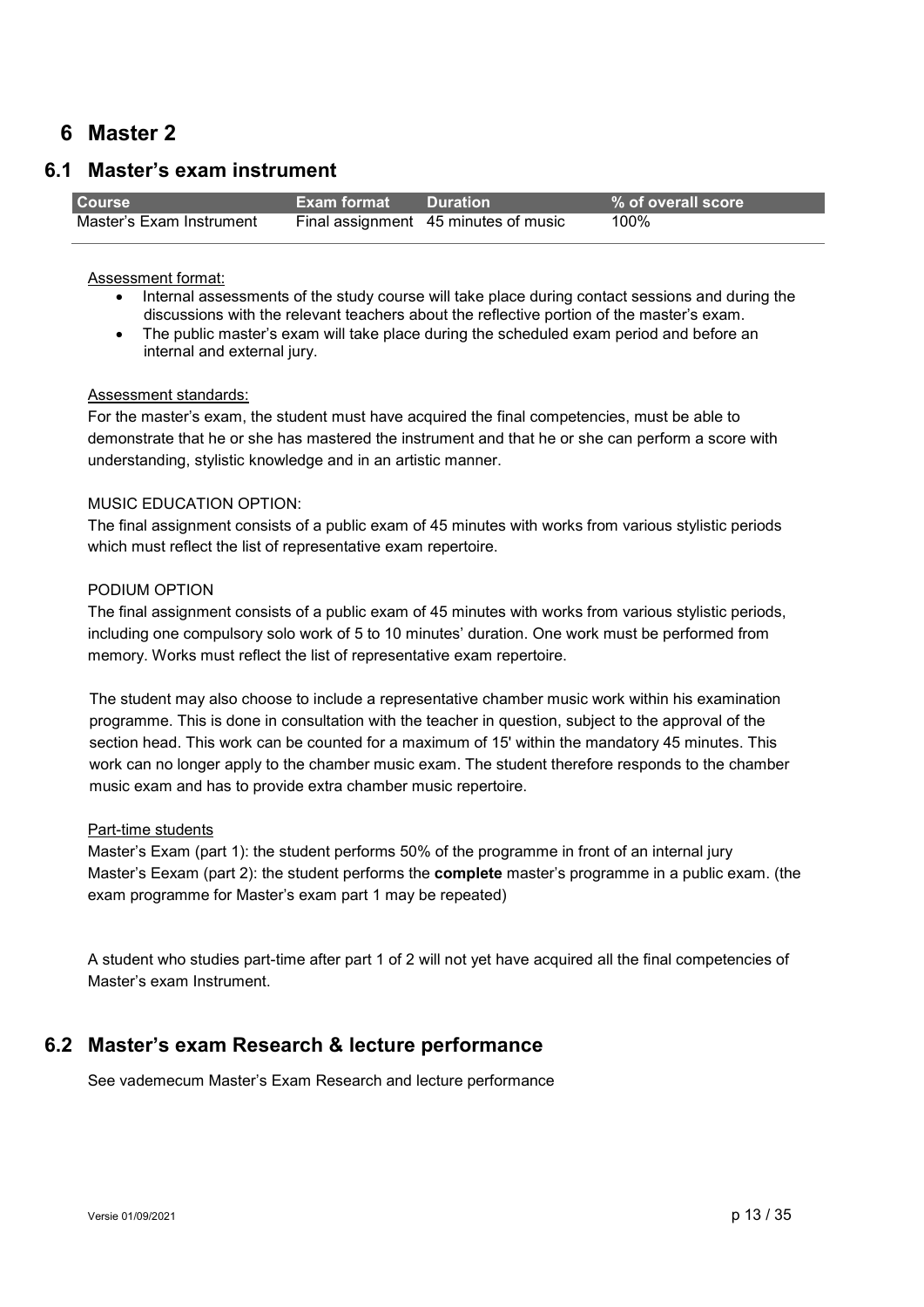# <span id="page-13-0"></span>**6.3 Master's exam Final Creative project**

See vademecum Creative project.

# <span id="page-13-1"></span>**6.4 Audition training 3**

| <b>Course</b>       | <b>Assessment format</b> | % of overall score |
|---------------------|--------------------------|--------------------|
| Audition Training 3 | <b>Skills Test</b>       | 100%               |

Assessment format:

The skills test will take place before an internal jury.

### Assessment standards:

The student must have acquired the specified final competencies, must be able to demonstrate that he or she has mastered the instrument and that he or she can perform a score in the very specific context of an audition with understanding, stylistic knowledge and in an artistic manner. The minimum pass mark is 10/20 for this course unit.

### Specifications as to the exam repertoire:

Practical test during the January exam period consisting of the following:

- 8 specified orchestral excerpts, which will be given to the students at least one month before the exam
- First and second movements from the frequently asked audition-repertoire to be chosen in consultation with the principal studies teacher.

### Part-time students

Audition Training 3 cannot be taken as a part-time course.

# <span id="page-13-2"></span>**6.5 Instrument 5 (only in combination with Master's exam Final creative Project)**

| Course unit  | <b>Assessment format</b> | % of overall score |
|--------------|--------------------------|--------------------|
| Instrument 5 | Skills test              | 100%               |

Assessment format:

- Internal assessments of the study programme will take place during class concerts or group lessons by the teacher or teachers and fellow students.
- The skills test will take place during the scheduled exam period and before an internal and external jury.

### Assessment standards:

The student must have acquired the final competencies, must be able to demonstrate that he or she has mastered the instrument and that he or she can perform a score with understanding, stylistic knowledge and in an artistic manner. The minimum pass mark is 10/20 for this course unit, and the result is not open for negotiation.

Specifications as to exam repertoire: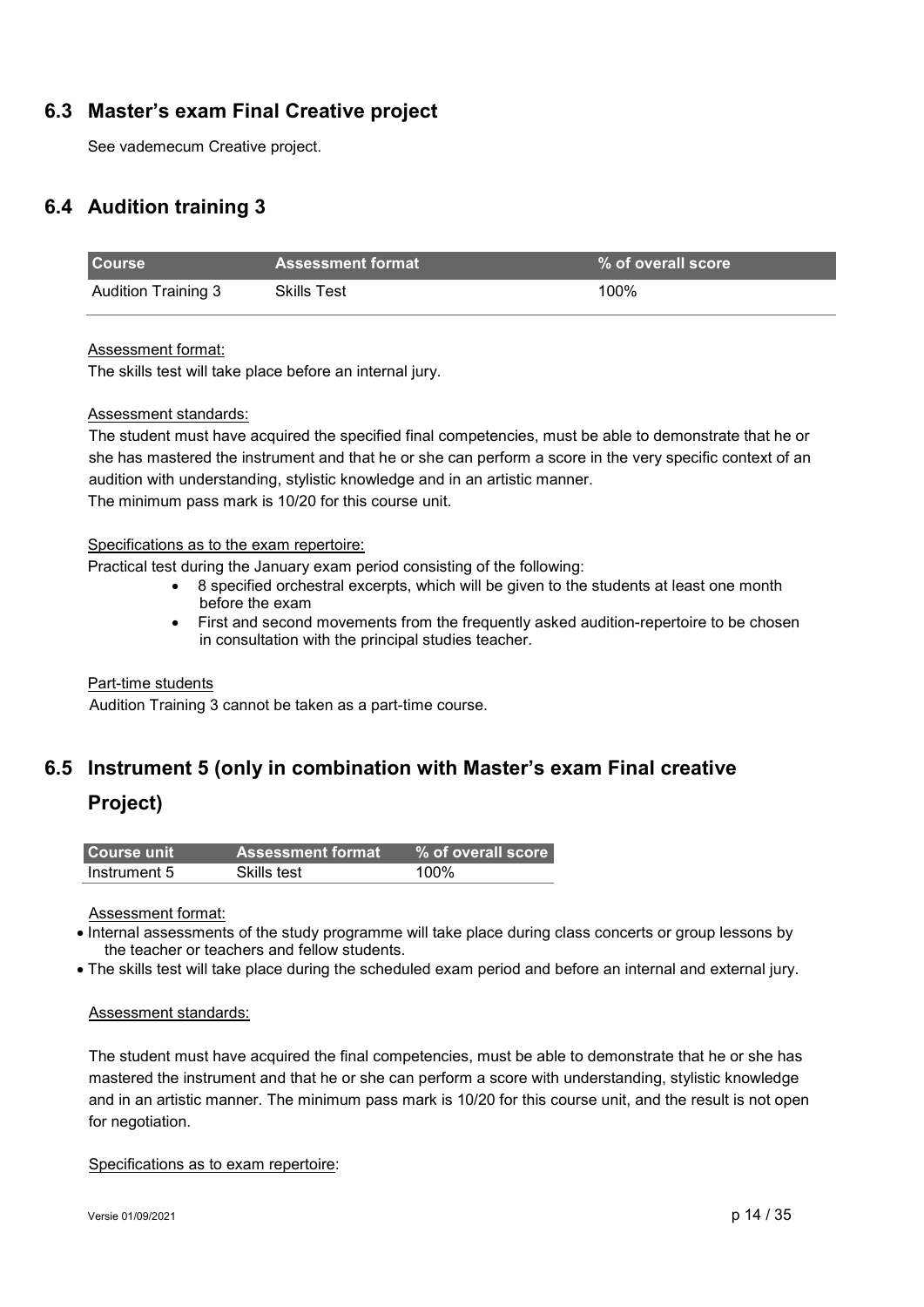### MUSIC EDUCATION OPTION

Skills test in the May/June exam period: worth 100% of the overall score, consisting of one public exam with a mixed recital programme with a duration of 45 minutes.

The student must choose the exam programme in consultation with the principal teacher. The programme must contain works from various stylistic periods for a duration of 45 minutes and must reflect the list of representative exam repertoire.

### PODIUM OPTION

Skills test in the May/June exam period: worth 100% of the overall score, consisting of one public exam with a mixed recital programme for a duration of 40-45 minutes.

The student must choose an exam programme in consultation with the principal teacher. The programme must contain works from various stylistic periods for a duration of 40 to 45 minutes and must include a compulsory solo work of 5 to 10 minutes (possibly in collaboration with the composition class). One piece must be performed from memory.

In both options, the student can also choose the option to play one representative chamber music piece only after approval by the teacher and the section coordinator. The chamber music-part of the programme will only account for 15 minutes of the total programme of 45 minutes. This work can no longer apply to the chamber music exam. The student therefore responds to the chamber music exam and has to provide extra chamber music repertoire.

### Part-time students

Instrument 5 (part 1): the student performs 50% of the programme in front of an internal jury Instrument 5 (part 2): the student performs the **complete** master's programme in a public exam. (the exam programme for Master's exam part 1 may be repeated)

A student who studies part-time after part 1 of 2 will not yet have acquired all the final competencies of instrument 5.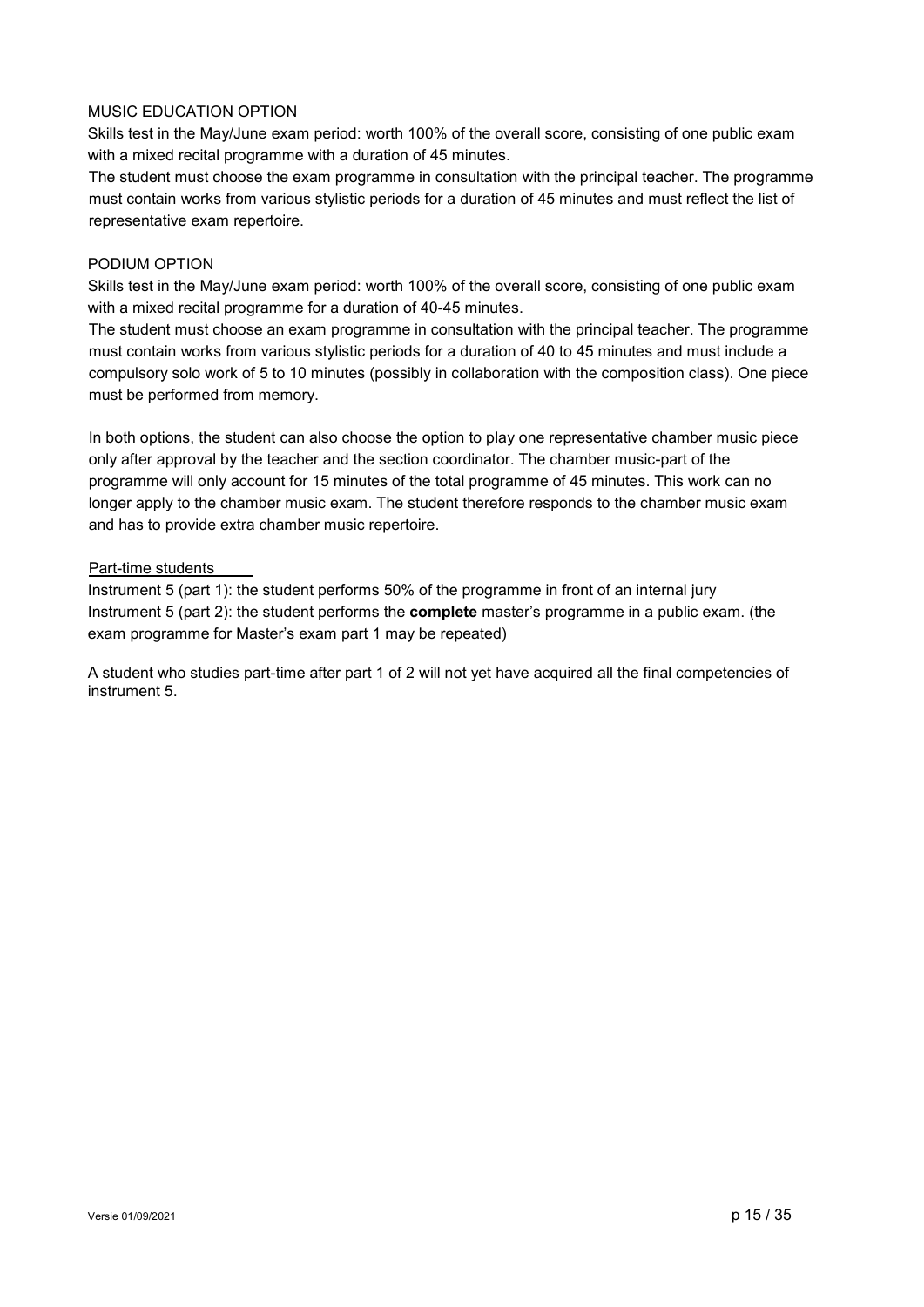# <span id="page-15-0"></span>**7 Related woodwind or brass instrument**

### **Related Instrument 1: optional course**

| <b>Assessment format Prepare</b> |            | Minutes of music required <b>\</b> | % of overall score |
|----------------------------------|------------|------------------------------------|--------------------|
| Skills test                      | 15 minutes | 10 minutes                         | 100%               |

### **Related Instrument 2: optional course**

| <b>Assessment format Prepare</b> |            | <b>Minutes of music required</b> | % of overall score |
|----------------------------------|------------|----------------------------------|--------------------|
| Skills test                      | 20 minutes | 15 minutes                       | 100%               |

### **Related Instrument 3, 4, and 5: optional course**

| <b>Assessment format Prepare</b> |            | Minutes of music required % of overall score |      |
|----------------------------------|------------|----------------------------------------------|------|
| Skills test                      | 30 minutes | 20 minutes                                   | 100% |

### Assessment format:

The skills test will take place during the scheduled exam period (May/June) and before an internal jury.

### Assessment standards:

The minimum pass mark is 10/20 for this course unit.

### Specifications as to exam repertoire:

In the exam, the jury will select the pieces to be played.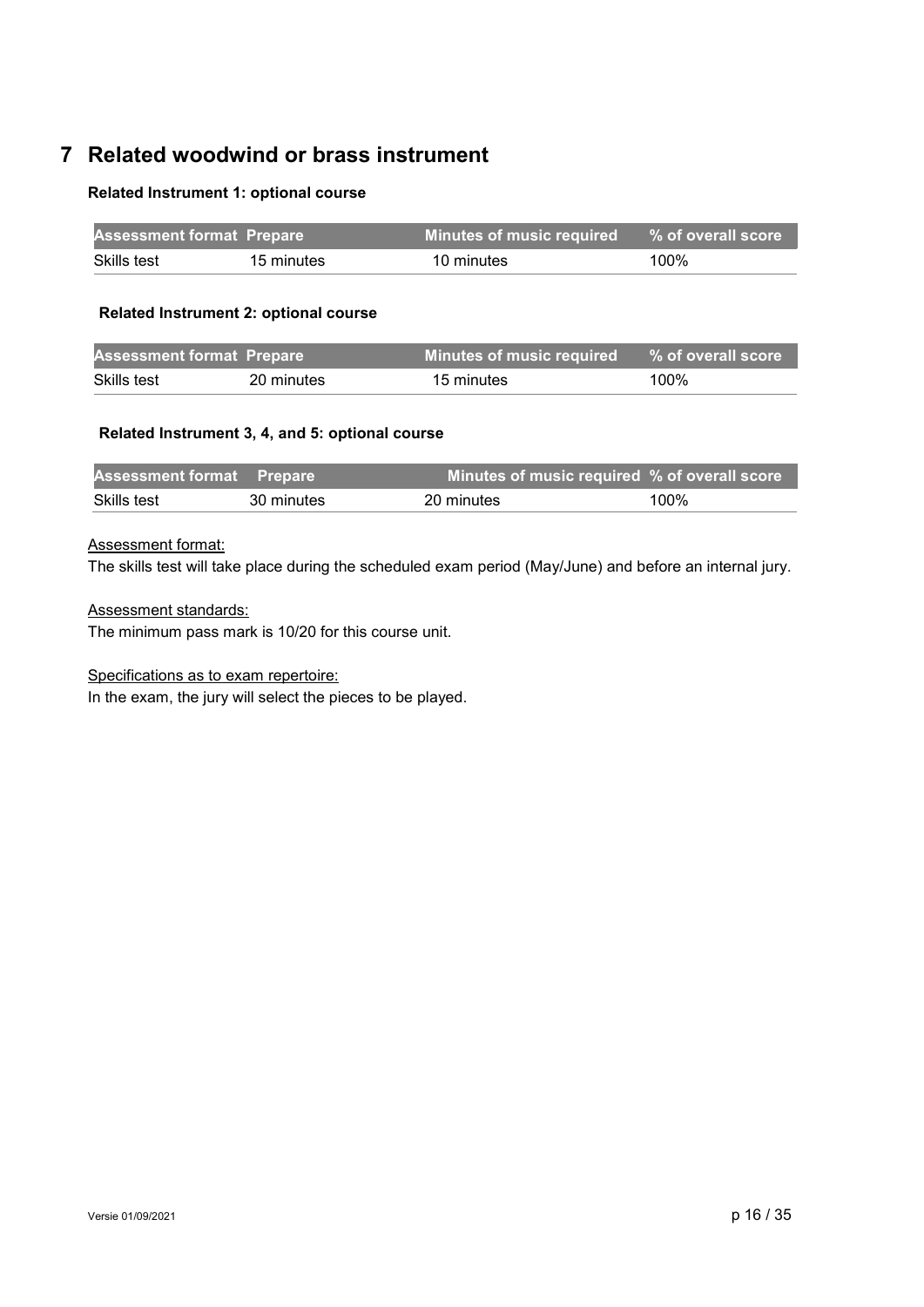# <span id="page-16-0"></span>**8 Postgraduate**

The student must formulate a learning pathway at the start of the academic year, stimulated by his or her specific motivations, such as an orchestral audition, taking part in a competition, or exploration of a specific chamber music discipline. On the basis of the student's motivations, the student and teacher together make a choice of the works which the student will study. This learning pathway will be noted and given to the artistic director before the start of the lessons.

# <span id="page-16-1"></span>**8.1 Postgraduate orchestra instrument**

# **8.2 Instrument**

<span id="page-16-2"></span>

| <b>Course</b> | <b>Assessment format</b> | % of overall score |
|---------------|--------------------------|--------------------|
| Instrument    | Skills test              | 100%               |

### Assessment format:

- Internal assessments of the study course will take place during class concerts or group lessons by the teacher or teachers.
- The public skills test will take place during the scheduled exam period and before an internal and external jury.

Skills test: worth 100% of the overall score, consisting of one public exam of at least 60 minutes' duration, made up of a mixed recital programme.

### Assessment standards:

The student must have acquired the final competencies, must be able to demonstrate that he or she has mastered the instrument and that he or she can perform a score with understanding, stylistic knowledge and in an artistic manner.

The minimum pass mark is 10/20 for this course unit, and the result is not open for negotiation.

### Specifications as to exam repertoire:

<span id="page-16-3"></span>The student must choose the programme in consultation with the principal subject teacher of 60 minutes.

# **8.3 Auditioning**

See Audition Training 3.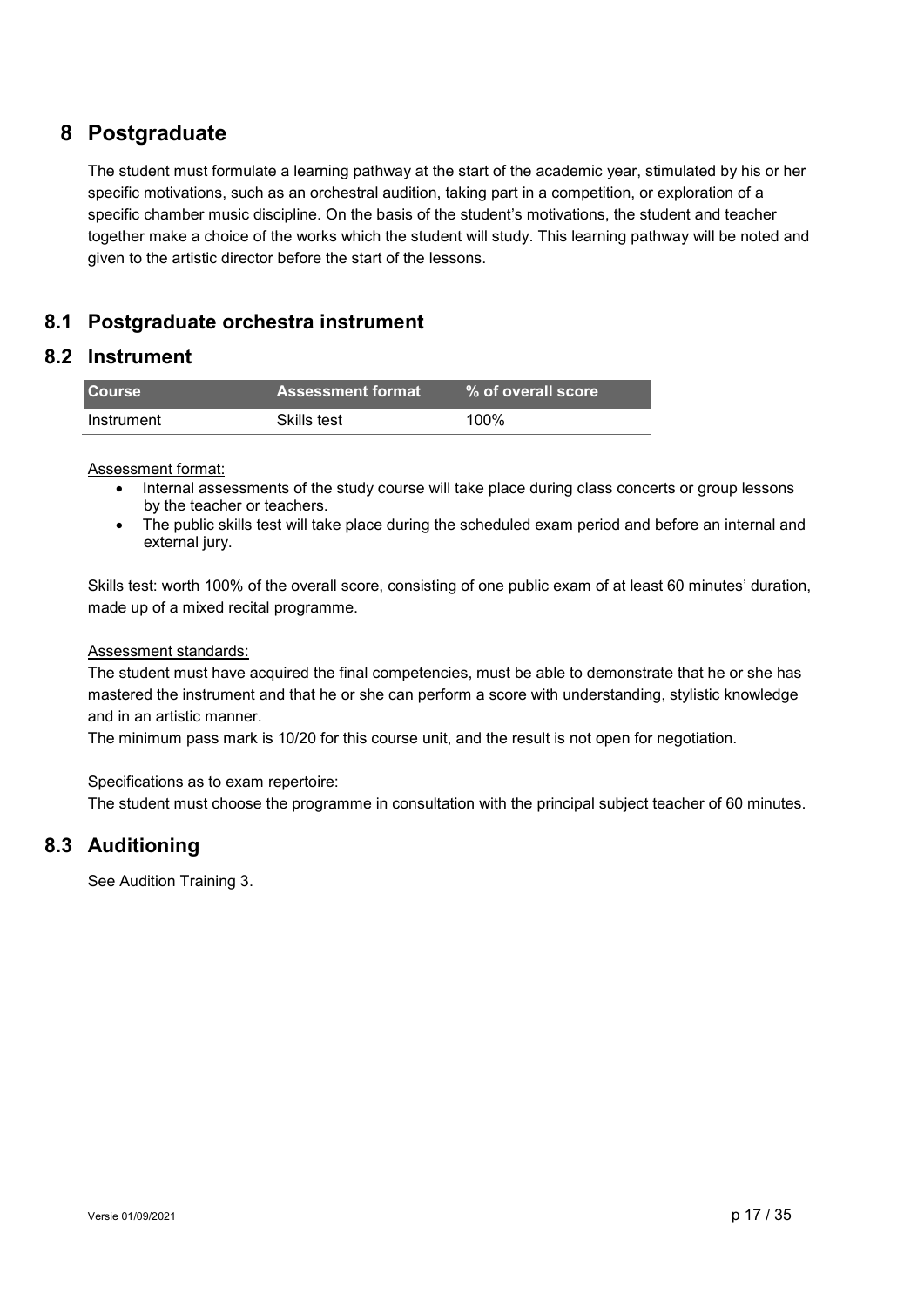# <span id="page-17-0"></span>**9 Representative repertoire**

# **9.1 Saxhorn**

<span id="page-17-1"></span>Saxhorn 1

Soprano or Eb-Cornet

Etudes:

Legato Etudes (Giuseppe Concone opus 9); Studies P. Nuten; Studies Th. Charlier Repertoire works:

- Demelza (Hugh Nash)
- Adagio and Allegro (G.F. Handel)

*Cornet*

Etudes:

Legato Etudes (Giuseppe Concone opus 9); Studies P. Nuten; Studies Th. Charlier Repertoire works:

- Aria (Georg Goltermanr)
- Escapade (Joseph Turrin)
- Intrada (Otto Ketting)

### *Bugel or Flugel*

Etudes:

Legato Etudes (Giuseppe Concone opus 9); Studies P. Nuten; Studies Th. Charlier Repertoire works:

- Aria (Georg Goltermanr)
- Macushla (Dermot Macmurrough)
- Fantasy (James Curnow)
- Arioso and Caprice (Ronald Hanmer)

*Alto or Eb-Horn*

Etudes:

Legato Etudes (Giuseppe Concone opus 9); Studies P. Nuten; Studies Th. Charlier Repertoire works:

• A Concert Suite (Ray Woodfield)

- Horn Concerto N°1 (W.A. Mozart)
- Demelza (Hugh Nash)

*Bariton, Small Tuba or Euphonium*

Etudes:

Legato Etudes (Giuseppe Concone opus 9); Studies P. Nuten; Studies Th. Charlier Repertoire works:

- Aria (Georg Goltermanr)
- Twilight Sernade (Kees Schoonenbeek)
- Andante and Rondo (Antonio Capuzzi)
- Dimitri (Rodney Newton)

Saxhorn 2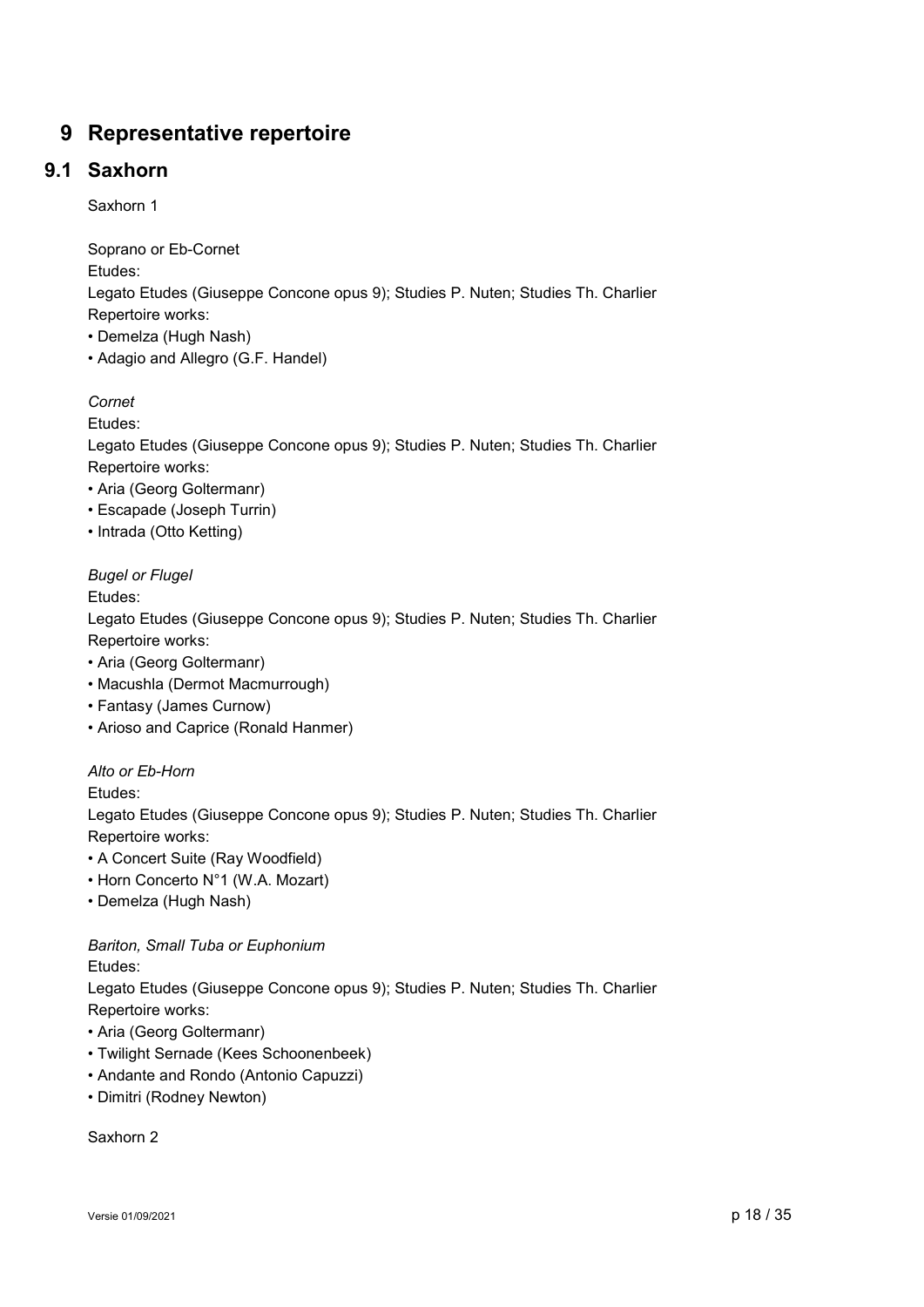*Soprano or Eb-Cornet*

Etudes:

Thirty-six celebrated studies for cornet (N. Bousquet); Studies Th. Charlier; Studie D'Herve Repertoire works:

- Demelza (Hugh Nash)
- Carnival Di Venice (W.Seddon)

### *Cornet*

Etudes:

Thirty-six celebrated studies for cornet (N. Bousquet); Studies Th. Charlier; Studie D'Herve Repertoire works:

- Sonate Opus 18 (Thorvald Hansen)
- Variations on a Theme from Norma (V. Bellini)
- Song and Dance (Philip Sparke)
- My Ain Folk (Laura Lemon arr. P. Graham)

### *Bugel or Flugel*

Repertoire works:

- I Hear You Calling Me (Charles Marshall)
- Dimtri (Rodney Newton)
- Escapade (Joseph Turrin)
- My Ain Folk (Laura Lemon arr. P. Graham)

### *Alto or Eb-Horn*

Etudes:

Thirty-six celebrated studies for cornet (N. Bousquet); Studies Th. Charlier; Studie D'Herve Repertoire works:

- Variations on a Welsh Theme (Peter Kneale)
- Concertino (Gareth Wood)
- Romanze (Saint Saëns)

### *Bariton, Small Tuba or Euphonium*

Repertoire works:

- Dublin's Fair City ( Roy Newson)
- Variations on a Welsh Theme (Peter Kneale)
- Concert Gallop (Philip Wilby)
- September Fantasy (Eric Ball)

Saxhorn 3

### Soprano or Eb-Cornet

- *The Queen of The Night's Area Mozart – arr. John Golland)*
- *September fantasy (Eric Ball)*

### Cornet

- *Prelude nr.6 (Bach – par A. de Herve)*
- *Variations on a Welsh Theme (P.Kneale)*
- *Concerto Tricolore (Thomas Doss)*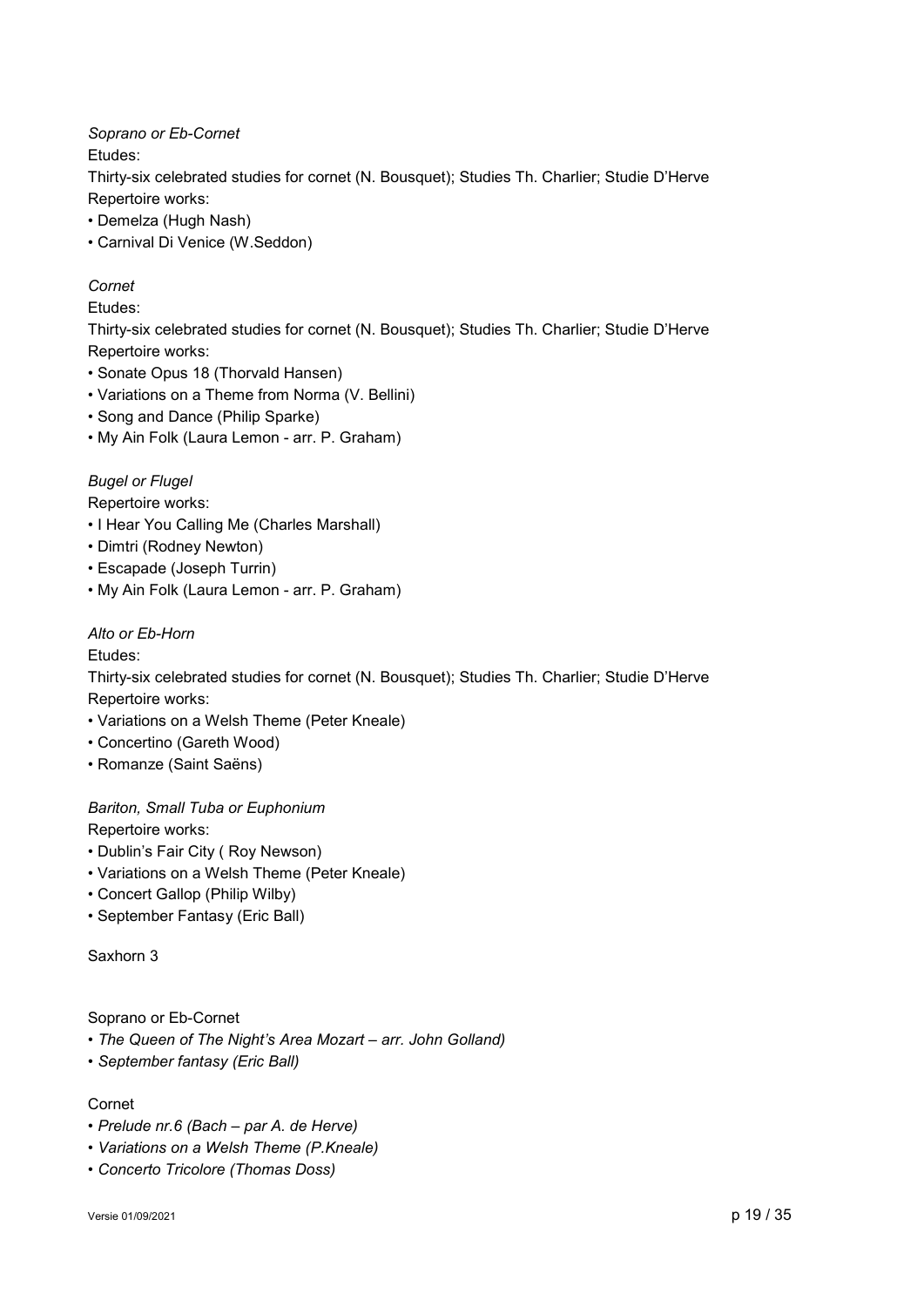### Bugel or Flugel

- *Variations on a Tyrolean Song (J.B. Arban)*
- *Sonate in F- Major ( Benedetto Marcello)*
- *Concertino (William Himes)*

### Alto or Eb-Horn

- *Concert Op. 8 (Franz Stauss)*
- *Rapsody (Robert Eaves)*

Bariton, Small Tuba or Euphonium

- *Fantasy (François Glorieux)*
- *The Call of The Seasons (Philip Catelinet)*
- *A Time For Peace (Peter Graham)*
- *Arioso and Allegro (Joseph Hector Fiocco)*

### Saxhorn 4

*Soprano or Eb-Cornet*

• Fantasia on a Welsh Melody (Jenny Jones)

### *Cornet*

- Concerto fot Bb Cornet (Philip Sparke)
- Concertpiece (James Curnow)
- Blaythorne Suite (Jeremy Nicholas)
- Sonatine (Jean-Michel Defay)

### *Bugel or Flugel*

- Variations on a Theme from Norma (V. Bellini)
- Rapsody (Robert Eaves)

### *Alto or Eb-Horn*

- Sonate for Tenor Horn (John Golland)
- Capriccio (Philip Sparke)

### *Bariton, Small Tuba or Euphonium*

- Fantasy (Francois Glorieux)
- Arioso and Allegro (Joseph Hector Fiocco)
- The Call of the Seasons (Phil. Catelinet)

# <span id="page-19-0"></span>**9.2 Trombone**

Trombone 1 -Etudes: 60 studies for trombone Koprasch Melodious etudes book 1 Joannes Rochut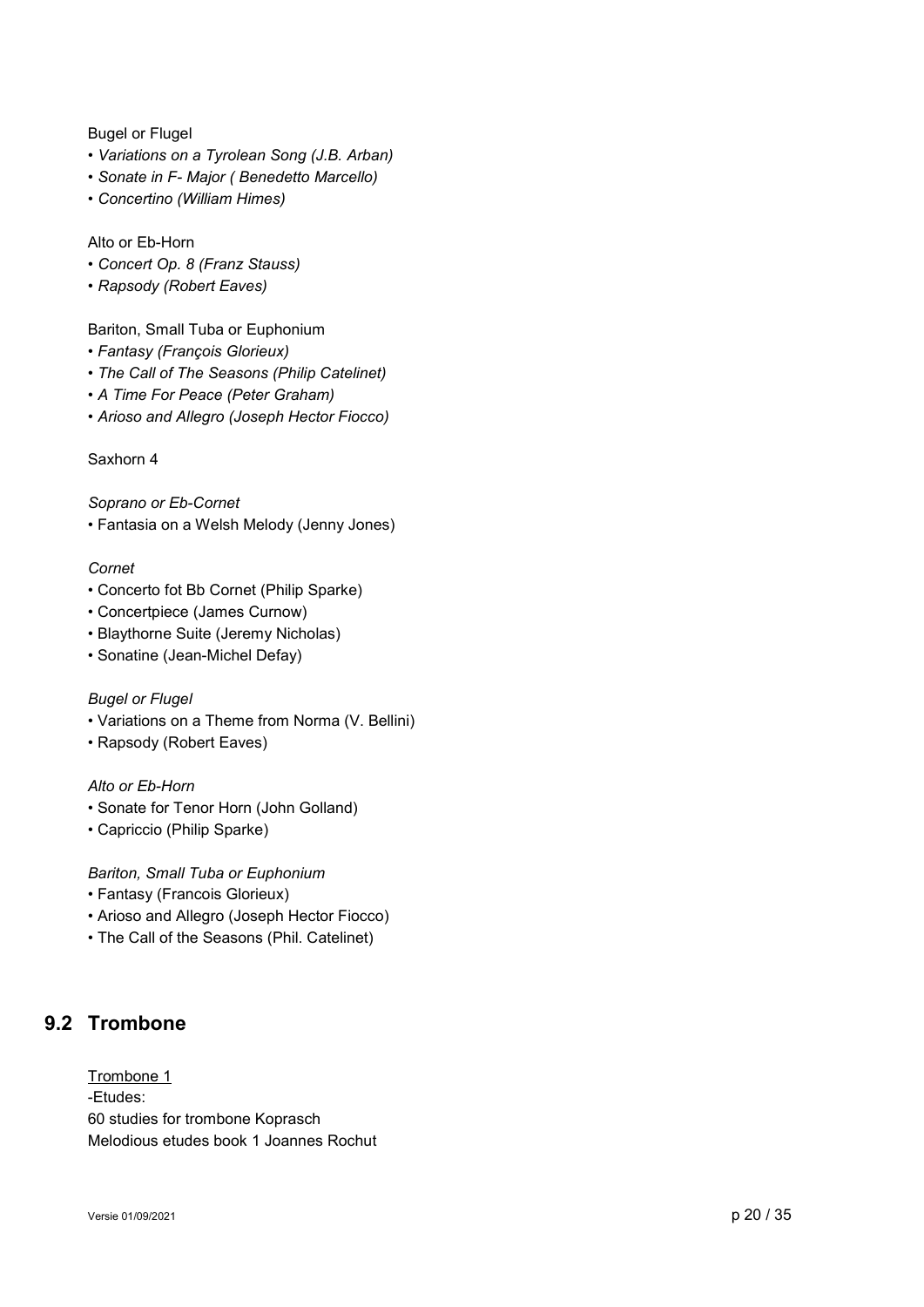Douze études mélodiques H.Büsser/H.Couillaud 40 Progressive etudes H.W. Tyrell

- Fantasia F.Hidas
- Divertimento E.Gregson
- Rapsodia W.Kesrsters

Other repertoire - Trombone 1, 2 and 3 This list should be used, taking into account the starting level and progress of the student.

Elgy for Mippy II L. Bernstein (solo) Fantasia F. Hidas (solo) Canto II Samuel adler (solo) Monoloog 8 Erland van Koch (solo) Fantasy for Trombone Malcolm Arnold (solo) Sonate für Posaune solo Caspar Diethelm (solo) suite in mi klein Benedetto marcello Concerto en si b A. Vivaldi Sonata in F B. Marcello Sonata in G minor B. Marcello Toccata Frescobaldi Sonata in D minor A. Corelli Sonata no. 4 in Bb A. Vivaldi Sonata J.F. Fash Konzertino F. David Elegi M. Amdahl Cavatine op. 144 C. Saint-Saëns Romance Carl Maria von Weber Vocalise S. Rachmaninoff Morceau symphonique op, 88 A. Guilmont Morceau symphonique PH. Gaubert Impromptu G. Wilkens Chilott Caprice G. Wilkenschilott Concerto R. Korsakov Etude de Concert H. Büsser Rapsodie W. Kersters Divertimento V. Kalkman Aria et polonaise J. Jorgen Contest piece Gedolge Mouvement J.M. Defaye Sonatina D. Serocki Concerto G. Jacob Concertono E. Sachse sonata vox Gabrieli S. Sulek Concerto R. Boutry Concertino M. Spisach Ciaconna E. Bozza Fantaisie Concertante P. Bonneau Capriccio P. Bonneau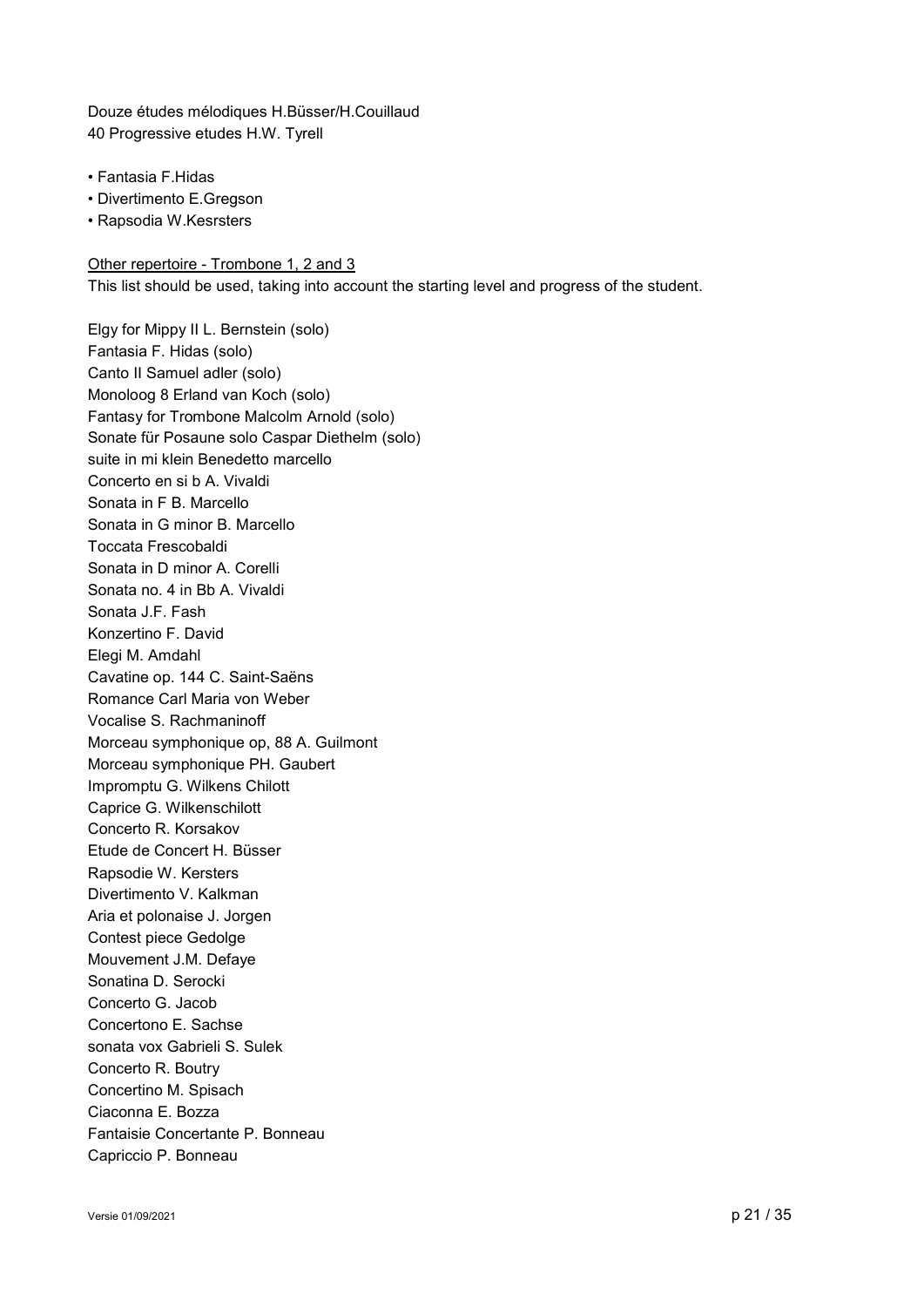Ricercare M. Bitsh Concertino Fr. Rasse Piece en mib J. Ed. Barat Fantaisie S. Stojowski Sonata Leslie Bassett Sonata G. Jacob Romance ida gotkovsky Ludus Agomis Jan Koetsier Divertimento E. Gregson

### Trombone 2

- 60 studies for trombone Koprasch (boek 2)
- Melodious etudes Joannes Rochut (boek 2)
- Morceau sympfonique A.Guillemant
- B.A.C.H. K.Sturzenegger
- Sonate S.Sulek
- Sonate in e B.Marcello
- Legato Etudes on vocalises of Giuseppe Concone
- 12 Fantasies for trombone G.PH. Telemann by Alan Raph
- 12 Etudes Jacques Gallay
- 15 Etudes Willem Van Mannen

#### Trombone 3

Etudes:

- Melodious etudes Joannes Rochut (boek 3)
- Representative exam works:
- Sonatine K.Serocki
- Aria en Polonaise J.Jongen
- Concertino F.David
- Parable Persichetti

Cello suites J.S. Bach by Andre Lafosse

- 30 Récréations en forme d'études Gérard Pichereau
- 15 Etudes de Rythme Marcel Bitsch

### Trombone 4

Etudes:

- 15 Etudes de Rythme Marcel Bitsch
- 12 Etudes de haut perfectionnement Roger Boutry

Representative exam works: Podium and Orchestral Playing option

- Concerto L.Gröndahl
- Sonate P.Hindemith
- Piece en Mib Ropartz
- Concertino d'Hiver D.Milhaud
- Choral,Cadence et Fugato H.Dutilleux

Representative exam works: Music Education option:

- Romance C.E. von Weber
- Concerto L.E.Larsson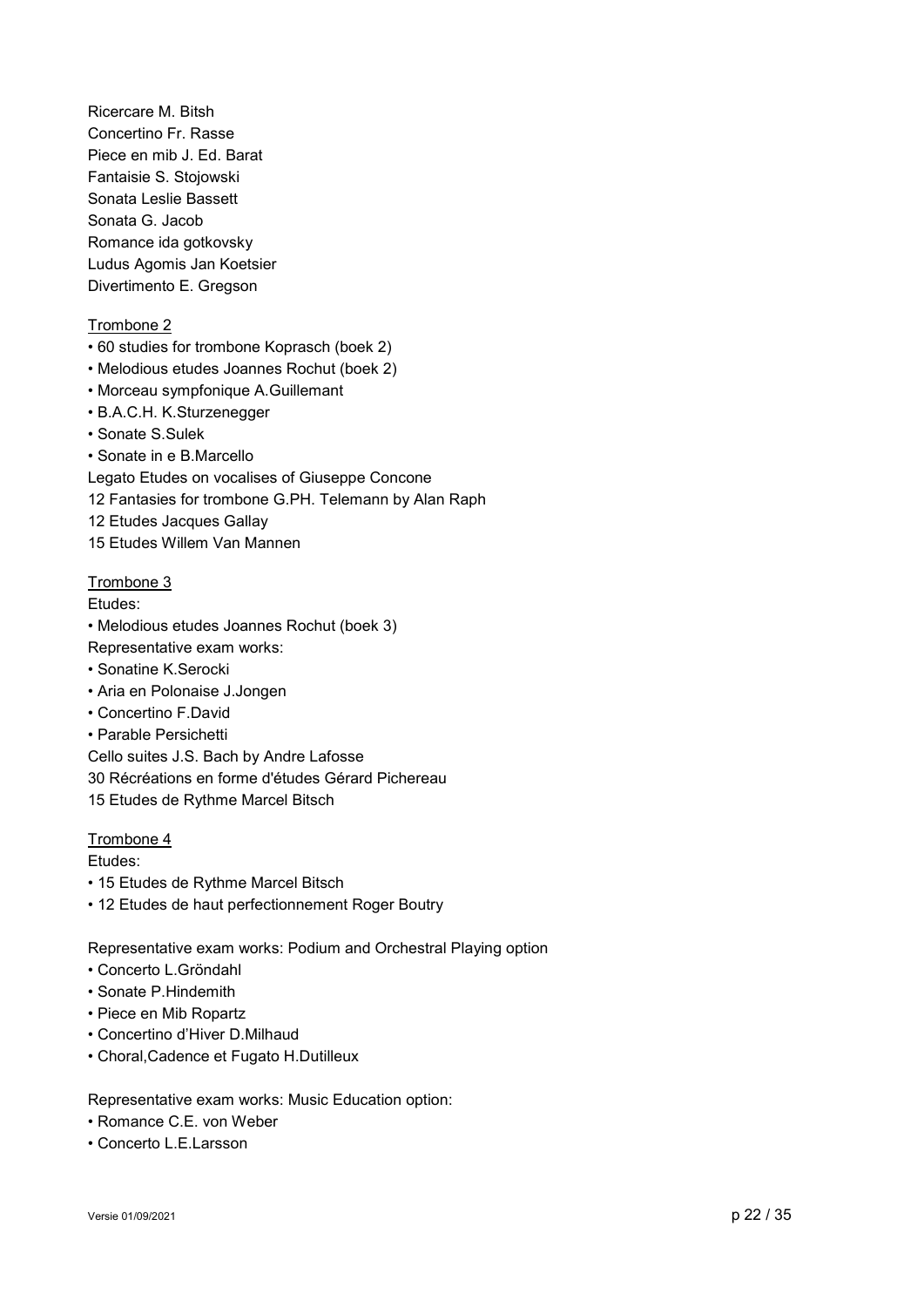- Sonatine J.Koetsier
- <span id="page-22-0"></span>• Sonate J.Fillas

# **9.3 Trumpet**

Trumpet 3 Etudes: Arban, Bitsch, Charlier, Reynolds, Tomasi en Brandt

Repertoire works:

- Apostel H.E. : Sonatine in 3 Sätzen
- Arnold M. : Concerto
- Bitsch M. : Quatre Variations sur une Thème de Scarlatti
- Böhme O. : Konzert in f-moll Op. 18
- Delerue G. : Concertino
- Denisov E. : Solo
- Françaix J. : Sonatine
- Friedmann S. : Solus
- Hadermann J. : Wicker Work
- Hamilton I. : Five Scenes
- Honneger A. : Intrada
- Horovitz J. Concerto
- Hubeau J. : Sonate
- Kennan K. : Sonata
- Killmayer W. : Tre Pezzi
- Meulemans A. : Concerto
- Nussio O. : Impromptu
- Persichetti V. : Parable
- Pochielli A. : Concerto
- Stekke L. : Concerto
- Stevens H. : Sonata
- Torelli G. : Concerto in D (Etienne Roger 188)
- Torelli G. : Sinfonia in D(G1)

Trumpet 4: Etudes: Arban, Bitsch, Charlier, Reynolds, Tomasi en Brandt

Repertoire works:

- Haydn J. : Concerto in Es
- Hvoslef K. : Tromba Solo
- Marcello B. : Sonata
- Stöltzel H. : Concerto in D
- Sutermeister : Gavotte de Concert
- Takemitsu T. : Paths
- Tomasi H. : Semaine Sainte à Cuzco
- Von Grunelius W. : Jeux pour deux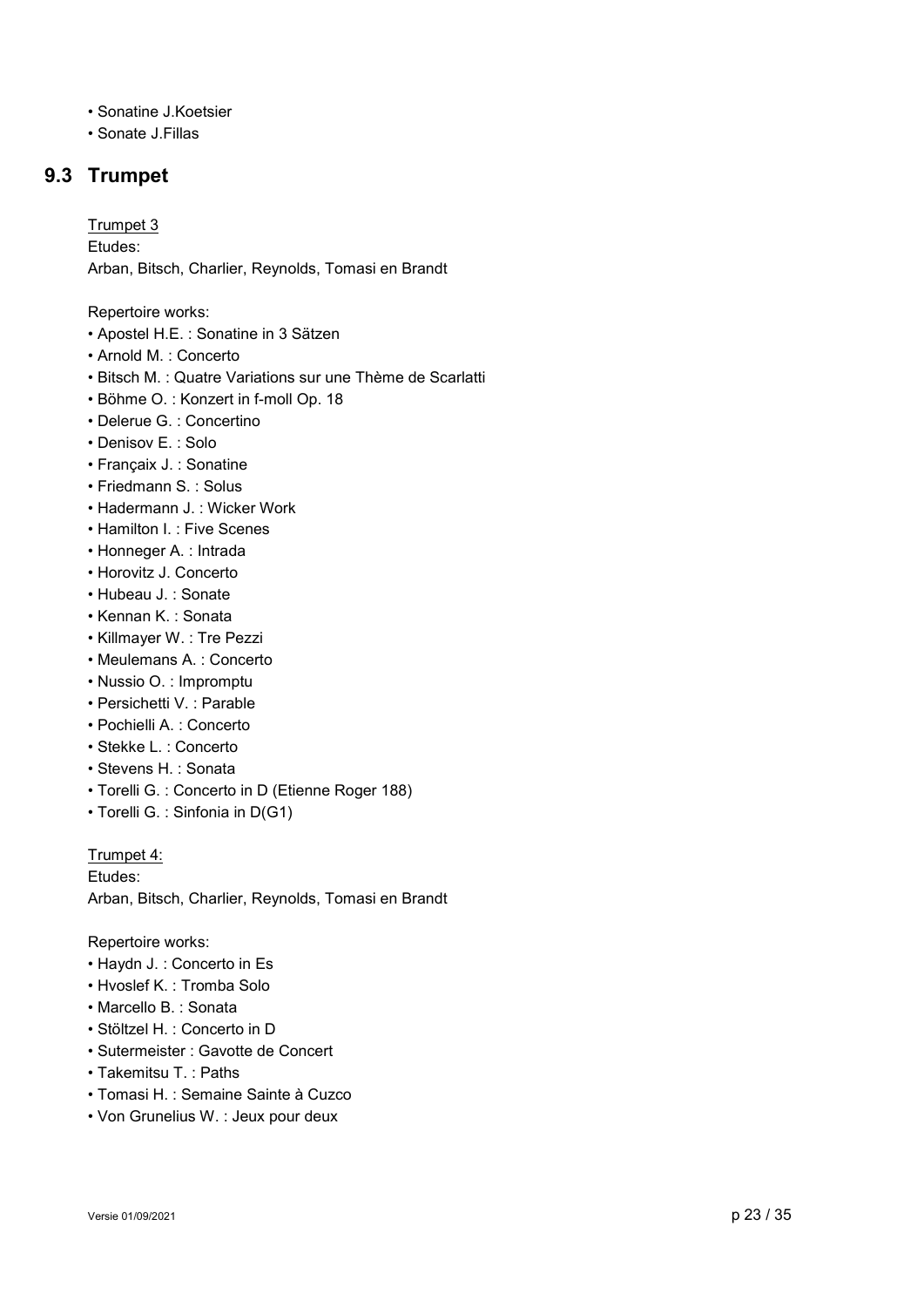Trumpet 5 and Master's Exam Trumpet, Podium option and Music Education Option: Etudes: Arban, Bitsch, Charlier, Reynolds, Tomasi en Brandt

Repertoire works:

- Brenta G. : Concertino
- Chaynes C. : Concerto
- Chevreuille R. : Concerto
- Darcy R. : Concerto
- Darcy R. : Rhapsodie
- Delcroix L. : Divertissement Rhapsodique
- Devreese G. : Recitativo & Allegro
- Eben P. : Okna(Fenster)
- Haendel G.F. : Suite in D
- Hertel J.W. : Concerto in D
- Hindemith P. : Sonate
- Landowsky M. : Quatre jours
- Loucheur : Concertino
- Schnyder D. : Sonata
- <span id="page-23-0"></span>• Tomasi H. : Tryptique

### **9.4 Horn**

### Horn 3

Repertoire works for study during the year:

- Concerto 1 R. Strauss
- concerto 2 J. Haydn
- concerto 2 WA. Mozart
- Nocturno F. Strauss
- Concerto in es FA. Rosetti
- concerto in f FA. Rosetti
- Romance A. Skriabine
- Morceau de concert C. Saint-Saëns
- concertino E. Larsson
- Study for horn and tape J. Segers
- Nachtpoëma P. Van Eeckhout
- Elégie et danse F. Wigy
- En Forêt E. Bozza
- Larghetto E. Chabrier
- sonate op 17 L. Van Beethoven
- concerto A. Aratunian
- concerto R. Barbier
- Bewegingen in sonatevorm, P. Cabus
- Nocturne R. Glière
- Rêverie A. Glazounov
- sonate P. Hindemith
- Cyrano de Bergerac R. Herberighs
- concerto in D M. Haydn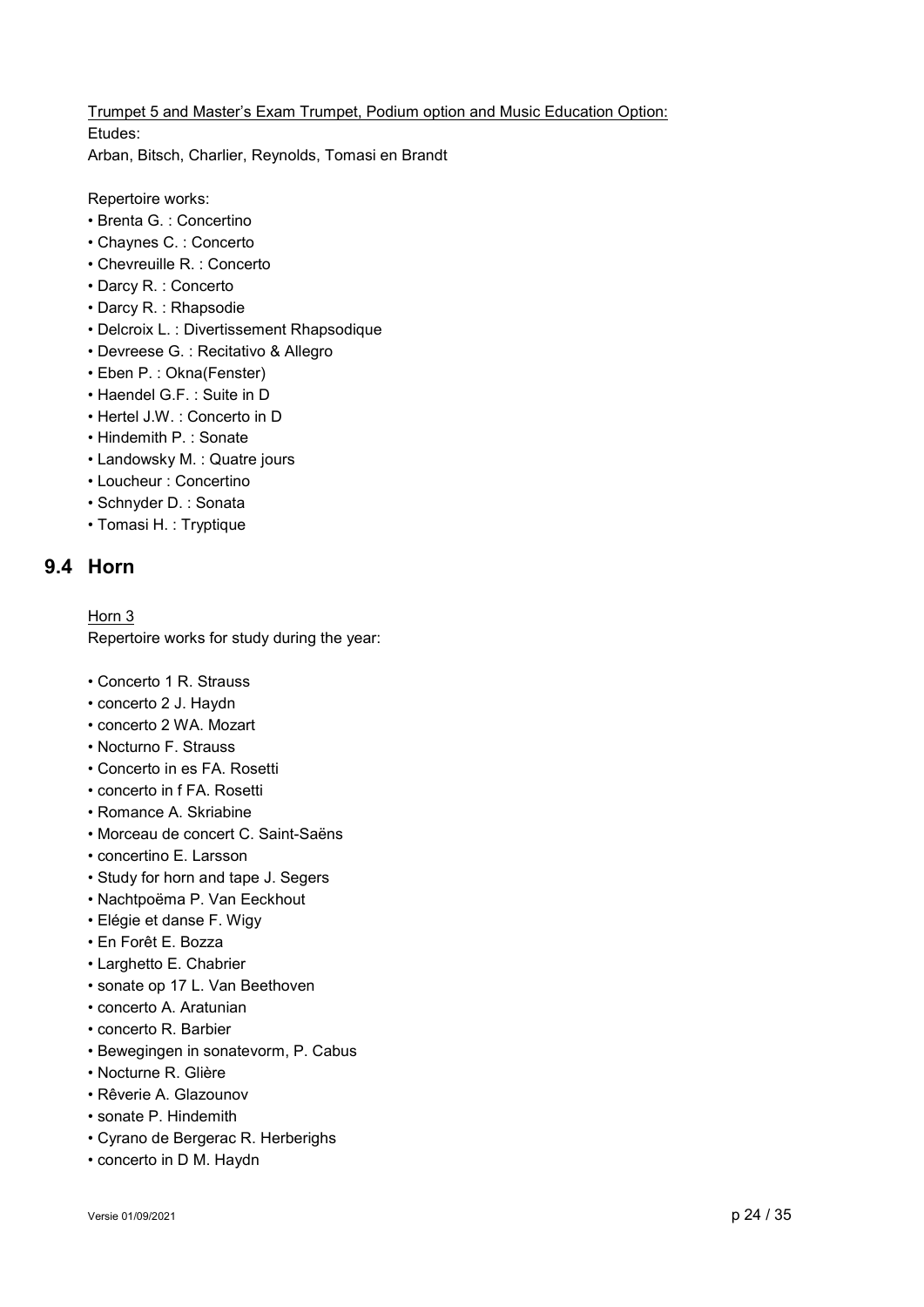- Laudatio (solo) B. Krol
- Elegie F. Poulenc

Representative Exam Repertoire:

- Concerto 2 Haydn
- Concertino Larsson
- Sonate op 17 Beethoven

Horn 4 + 5 + Master's exam Horn

- Repertoire works for study during the year:
- Concerto 1 R. Strauss
- Introductie Thema und variationen, R. Strauss
- concerto 2 WA. Mozart
- concerto 4 WA. Mozart
- concert rondo WA. Mozart
- Nocturno F. Strauss
- concerto in D M. Haydn
- Concerto in es FA. Rosetti
- concerto in f FA. Rosetti
- Morceau de concert C. Saint-Saëns
- sonate P. Hindemith
- Essay J. Segers
- Study for horn and tape J. Segers
- Laudatio (solo) B. Krol
- Parable (solo) V. Persichetti
- Poème sylvestre L. Stekke
- Notturno C. Reinecke
- Impressions in Jazz M. Rindt
- Nachtpoëma P. Van Eeckhout
- Fantasy (solo) M. Arnold
- Cyrano de Bergerac R. Herberighs
- 4 pieces/improvisations (solo) , V. Buyanowsky
- sonate 2 L. Cherubini
- Larghetto E. Chabrier
- sonate op 17 L. Van Beethoven
- concerto A. Aratunian
- concerto R. Barbier
- Villanelle P. Dukas
- Alpha JM. Defaye
- Bewegingen in sonatevorm, P. Cabus
- Elegy for Mippy I L. Bernstein
- Nocturne R. Glière
- concerto P. Hindemith
- The call (solo) W. Henderickx

Representatief examenrepertoire:

- Morceau de concert Saint-Saens
- Concerto 2 + 4 Mozart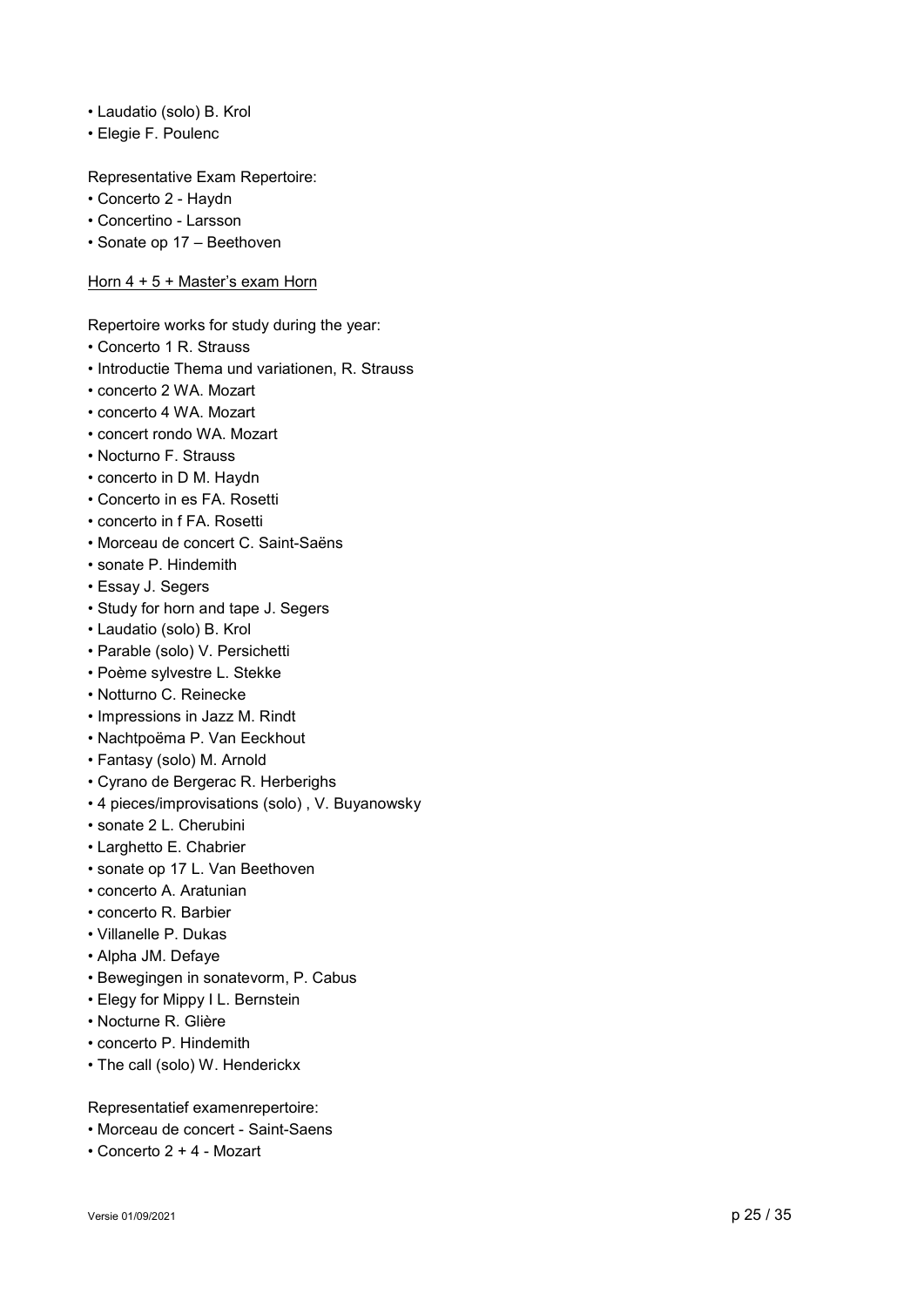• Concerto 1 – Strauss

Music Education Option Horn 5

Repertoire works for study during the year:

- En Irlande E. Bozza
- concerto 3 WA. Mozart
- Légende M. Poot
- concerto 1 WA. Mozart
- concerto 2 J. Haydn
- Pièce concertante J. Semler-Colléry
- Nachtpoëma P. Van Eeckhout
- Concerto a tre GP. Telemann
- Elégie et danse F. Wigy
- En Forêt E. Bozza
- Rondo A. Cooke
- Chasse de Saint Hubert H. Busser
- Cantecor H. Busser
- Pièce en re H. Busser
- Rêverie A. Glazounov
- concerto P. Hindemith
- concertino E. Larsson

Representative Exam Repertoire:

- Concerto Hindemith
- Nachtpoëma Van Eeckhout
- <span id="page-25-0"></span>• Pièce en ré – Busser

# **9.5 Tuba**

Tuba 4 + 5 + Master's exam Tuba

- Koetsier Tuba concert
- Jan vd Roost Cantubalada (tuba solo)
- Philip Sparke Tuba concert
- Lebedev Tweede concert
- John Williams Tuba concert
- Bozza Allegro et Finale

### Music Education Option:

- Lebedev tweede concert
- Koetsier Sonatina
- Marcello Sonate
- Bozza Prélude et Allegro
- Persichetti Serenade no 12 (tuba solo)

### **9.6 Flute**

<span id="page-25-1"></span>Bachelor Studies: Drouet, Louis: 25 Etudes Célèbres Andersen, Joachim: 24 Grosse Etüden op. 15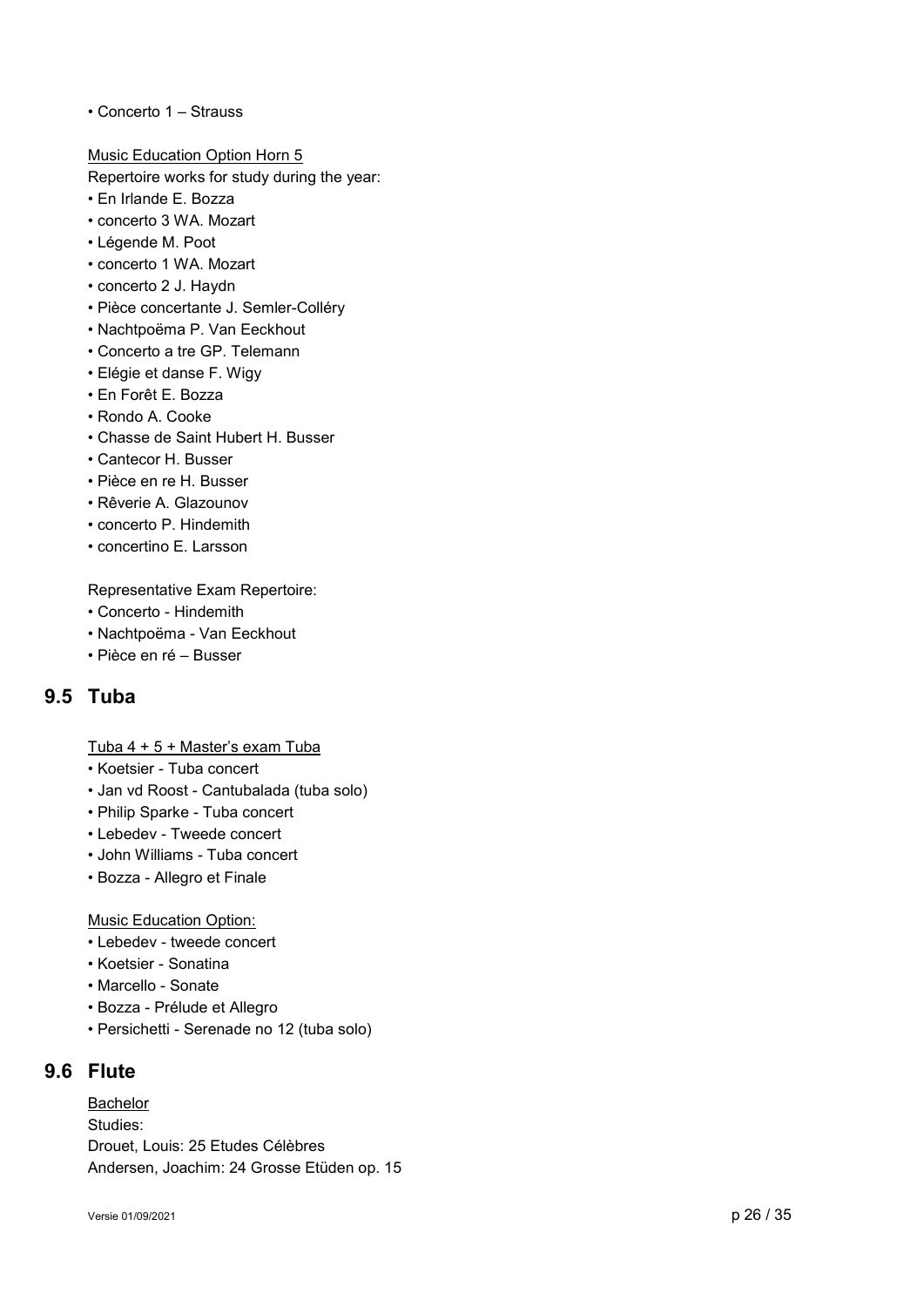Jean-Jean, Paul: Etudes Modernes

Scales: Moyse, Marcel: Exercises Journaliers Taffanel, Paul et Gaubert, Phillip: Grand Exercises Journaliers de Mécanisme

Tone exercises: Moyse, Marcel: De la Sonorité - Art et Technique Wye, Trevor: Volume I

Repertoire:

Baroque: Händel, Georg Friedrich: Sonates Bach, Johann Sebastian: Sonate in g, Sonate in Es Telemann, Georg Philip: 12 Fantasieën Bach, Carl Philip Emanuel: Sonate in G, Sonate in e, Sonate in g

Classical: Kuhlau, Franz: Duo's Brillante op. 110 Hummel, Johan Nepomuk: Sonate op. 50 in d Reinecke, Carl: Ballade Mozart, Wolfgang Amadeus: Rondo; Sonates K.V. 13, 14, 15

Other styles :

Martinu, Bohuslav: Sonate J. Geraedts: Sonatine Andriessen, Louis: Sonate Fauré, Gabriel: Fantaisie Gaubert, Philip: Sonates no. 1 en 2 Roussel, André: Joueurs de Flûte

Solo K. Fukushima: Requiem, Mei J. Ibert: Pièce; Cl. Debussy: Syrinx; A. Honneger: Danse de la Chèvre

Concertos with orchestra :

Devienne, Frans: Concerti Stamitz, Carl: Concert in G Telemann, Georg Phillip: Concert in A Chaminade, Cecile: Concertino

### *9.6.1.1* **Master**

Studies: Köhler, Ernesto: Virtuosen Etuden op. 75 deel I, II en III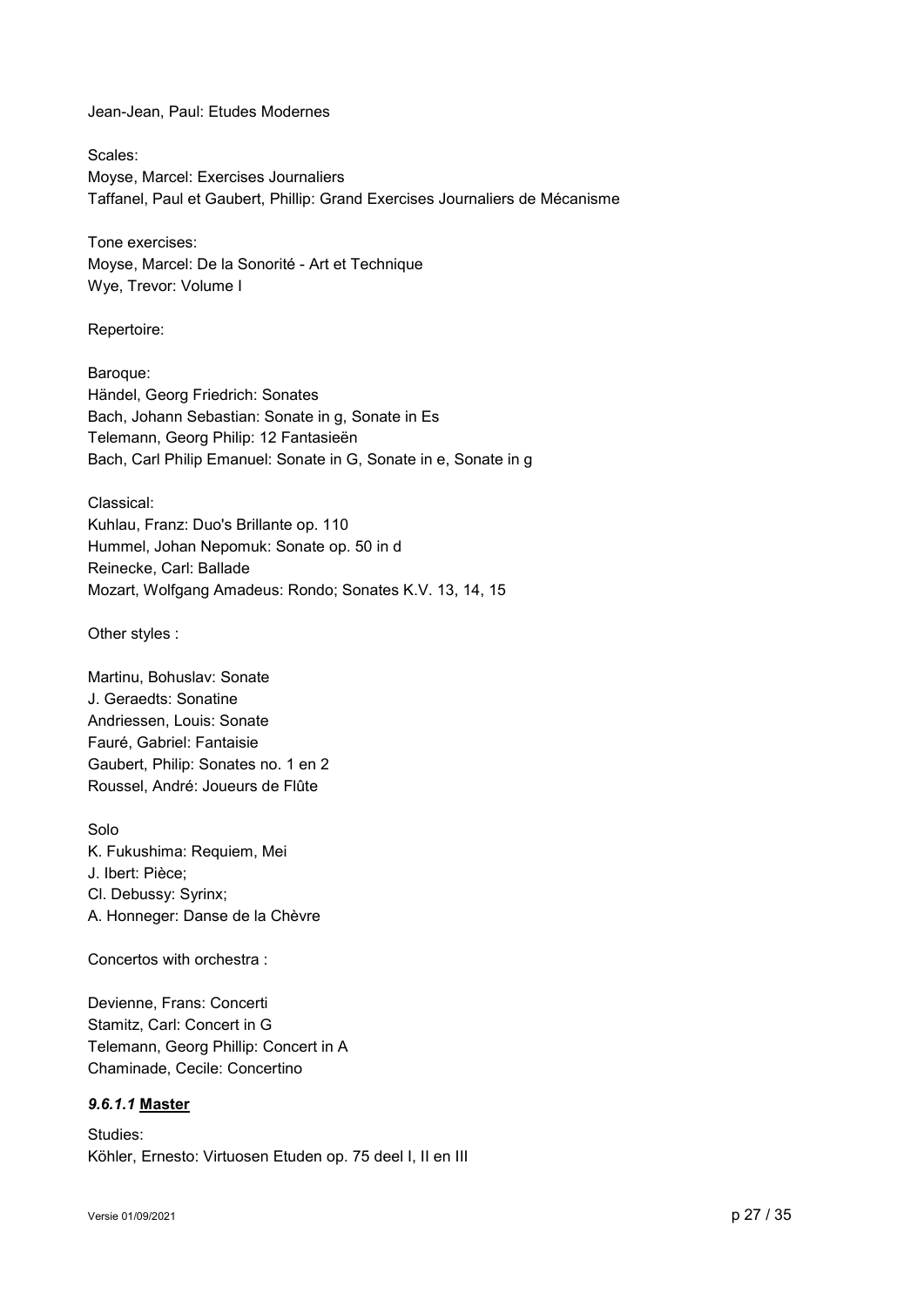Bitch, Marcel: Douze Études Paganini, Nicolaj: 24 Caprices Dick, Robert: Etudes Yun, Isang: 5 Etudes Moyse, Marcel: 12 Etudes de grande Virtuosité d' après Chopin

Repertoire: Baroque:

Bach, Johann Sebastian: sonates Bach, Carl Philip Emanuel: sonates Vivaldi, Antonio: sonates Blavet, Michel: sonates Leclair, Jean Marie: sonates Müthel, Johan Gotfried: sonates

Classical: Franck, Cesar: Sonate in A von Weber, Carl Maria: Sonate in As Schubert, Franz: Introduction und Variationen über 'Ihr Blümlein alle'

Other styles: Prokofiev, Sergej: Sonate no. 2 Muczynski, Robert: Sonate Yun, Isang: Garak Jongen, Joseph; Sonate Widor, Charles-Marie: Suite Jolivet, André: Chant de Linos Loevendie, Theo: Music for flute Berio, Luciano: Sequenza

Concertos with orchestra: Mercedante, Saverio: Concert in e Devienne, François: concert nr 7 in e Bach, Carl Philip Emannuel: Concerten in d en G Ibert, Jacques: Concert Jolivet, André: Concert Nielsen, Carl: Concert

# <span id="page-27-0"></span>*9.7* **Oboe**

Bachelor Studies: Ferling, Franz Wilhelm; 48 Etudes opus 31. Loyon, Ernest: 32 etudes Dubois, Pierre Max: 12 Etudes Modernes Gillet, Georges & Gillet, Fernand: Études pour l'enseignement supérieur du hautbois

Repertoire: B1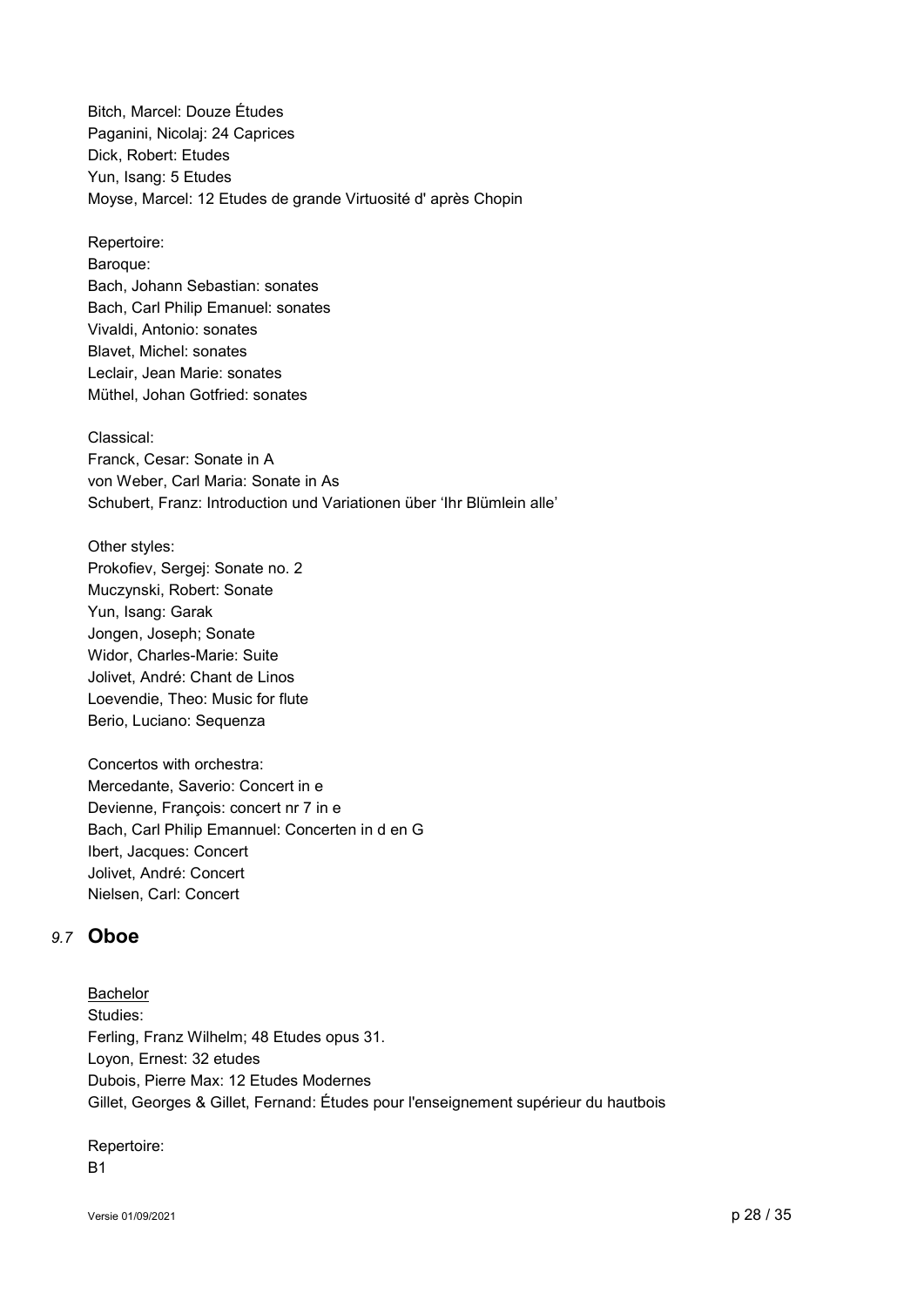Goossens, Eugène: Oboe concerto (op. 45) Bozza, Eugène: Fantaisie Pastorale (op. 37) B2 Rietz, Julius: Konzertstück (op. 33) Denisow, Edisson: Solo for Oboe B3 Dorati, Antal: Duo concertante pour Hautbois et Piano Krenek, Ernst: 4 stücke für Oboe und Klavier

Master Studies: Gillet, Georges & Gillet, Fernand: Études pour l'enseignement supérieur du hautbois Lamorlette, Roland: 12 etudes Silvestrini, Gilles: 6 Etudes pour Hautbois

Repertoire: M1 Duttilleux, Henri: Sonata for oboe and piano Isang, Yun: Piri for solo Oboe M2 Mozart, Wolfgang Amadeus: Concerti Strauss, Richard: Oboe Concerto (TrV 292) Martinu, Bohuslav: Concerto for Oboe and small orchestra (H 353) Berio, Luciano: Sequenza VII

# <span id="page-28-0"></span>**9.8 Clarinet**

Bachelor Studies: Semler-Collery, Jules: Petites études récréatives Kell, Reginald:17 Staccato Studies Hoffmeister, Franz Anton: Toonladders en variaties

Repertoire :  $B<sub>1</sub>$ Saint-Saëns, Camille: Sonate Rabaud Henri: Solo de concours (op. 10) von Weber, Carl Maria: Concertino (op. 26) Stamitz, Carl: Concerto's B2 Hindemith, Paul: Sonate von Weber, Carl Maria: 1ste concerto Krommer, Franz: Concerto Chausson, Ernest: Andante en Allegro B3 Poulenc, Francis: Sonate von Weber, Carl Maria: 2de concerto Mozart, Wolfgang Amadeus: Coincerto (KV 622) Martinu, Bohuslav: Sonatine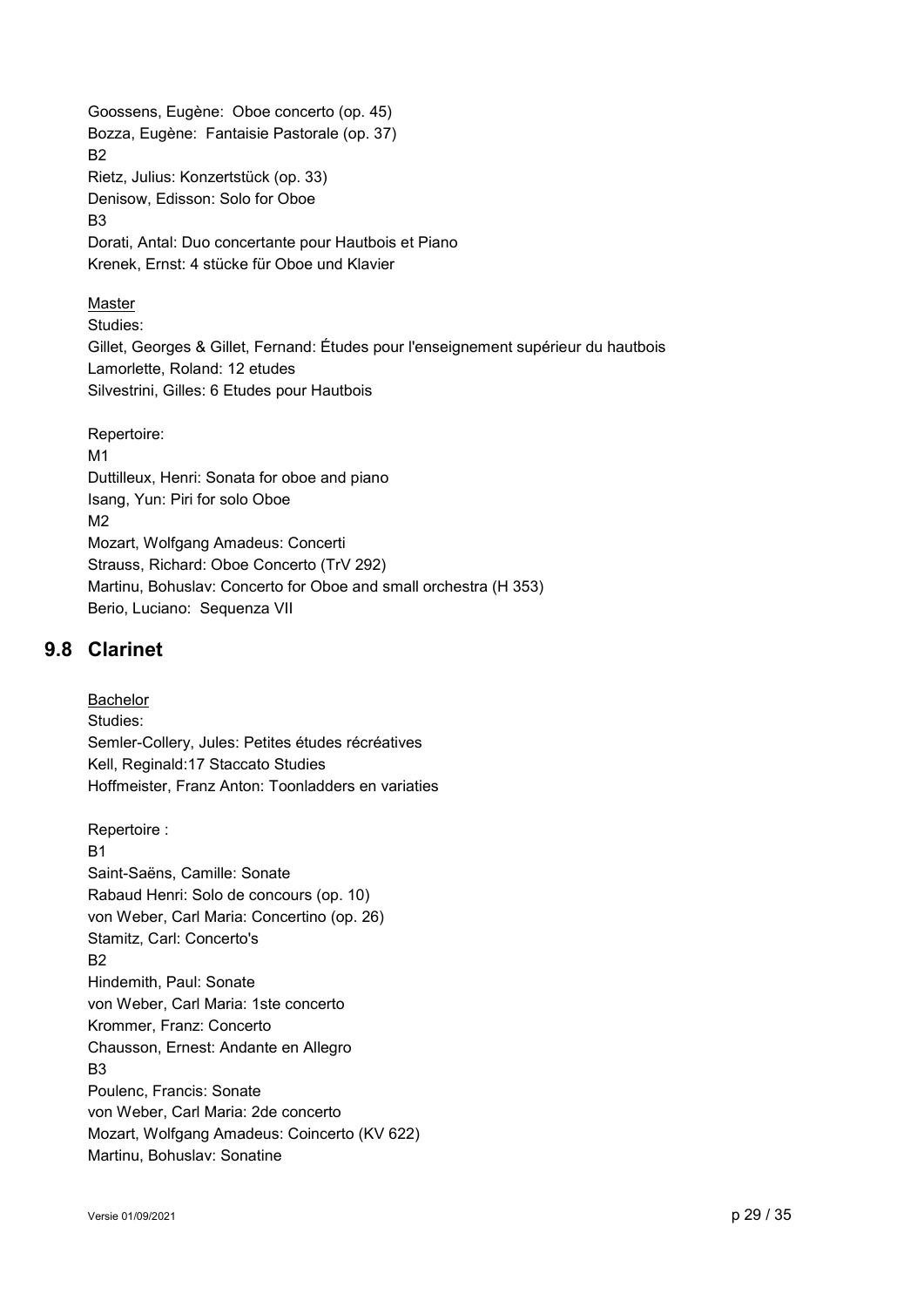Master Studies: Menendez, Julian: Ochos Etudios for Clarinet Montbrun, Gallois: 6 Pièces musicales d'étude

Repertoire : M1 Bernstein, Leonard: Sonate Copland, Aaron: Concerto Spohr, Louis: Concerti Brahms, Johannes: Sonates M2 Nielsen, Carl: Concerto Françaix, Jean: Concerto Brahms, Johannes: Sonates Rossini, Giaccomo: Introduction, Theme en Variation for Clarinet & Piano

# <span id="page-29-0"></span>**9.9 Bassoon**

Bachelor R<sub>1</sub> Studies: Scales and tone exercises Milde, Ludwig: Studien über Tonleider und Akkordzerlegungen op. 24 Milde, Ludwig: Concert studies op. 26 Piard, Marius: Etudes

Repertoire: Hindemith, Paul: Sonate Telemann, Georg Philip: Sonate TWV 41:f1 Vivaldi, Antonio: Concerti Kozeluch, Johann Antonin: Concerto in C Stamitz, Carl: Concerto in F Feld, Jindrich: Sonatine Petrovics, Emil: Passacaglia in Blues Kersters, Willem: Fantasia Burlesca Danzi, Franz: Concerto in F major Haydn, Michael: Concertino F dur Vanhal Johan Baptist: Concerto in F major

### $B<sub>2</sub>$

Studies: Toonladders en toonoefeningen Milde, Ludwig: Studien über Tonleider und Akkordzerlegungen op. 24 Milde, Ludwig: Concert studies op. 26 Pivonka, Karel: Technische und rhythmische studien fur fagott Dubois, Pierre Max: 12 Etudes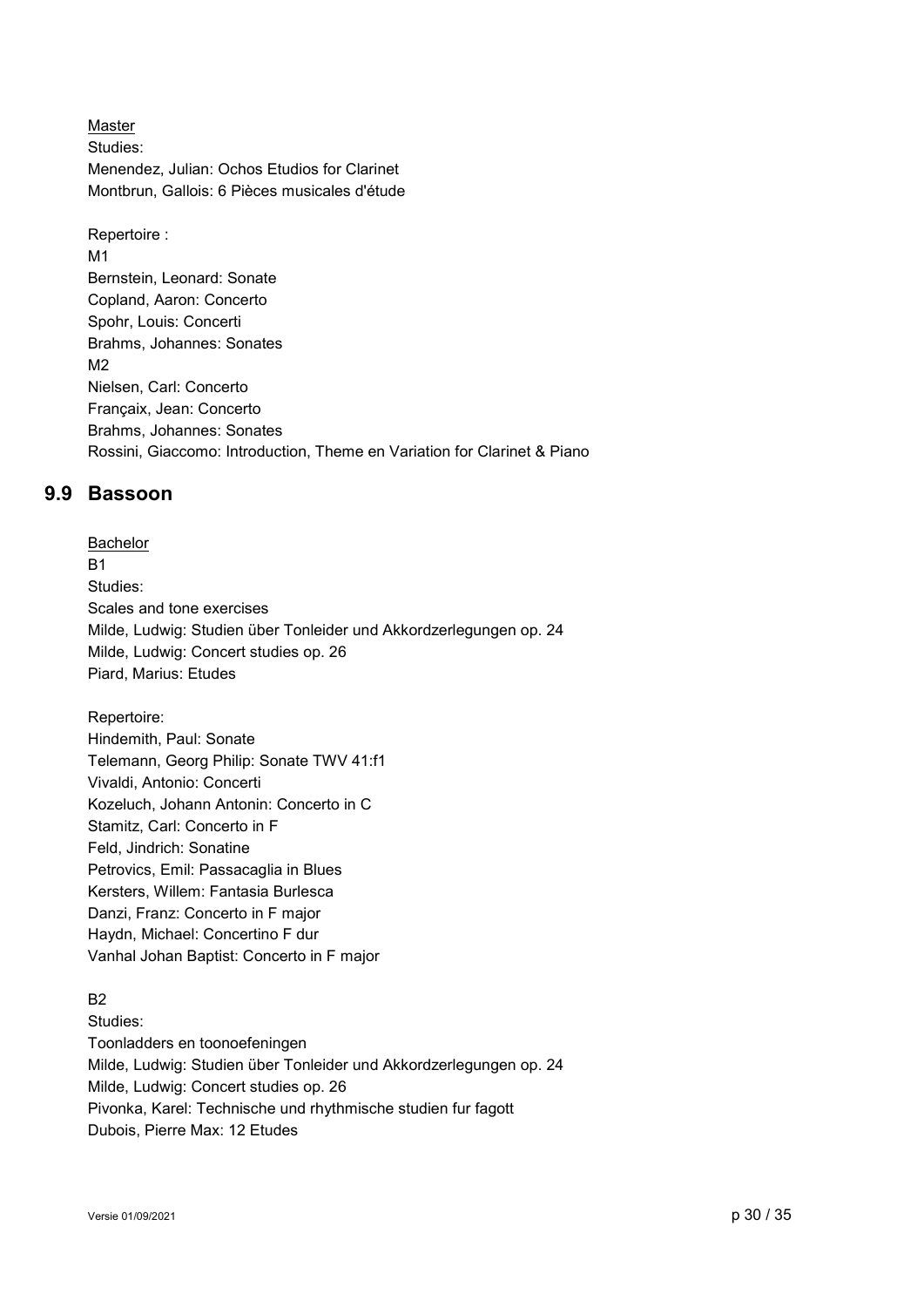Repertoire: All the repertoire included under B1, plus : von Weber, Carl Maria: Andante e Rondo Ongarese op. 35 Devienne, François: Sonate Burns, Michael: Concerti Bozza, Eugène: Prélude et divertissement Demersseman, Jules: Introduction et polonaise op. 30 Miroshnikov, Oleg: Scherzo in g minor Kalliwoda, Johan Wenzel: Variaties en rondo op. 57

### B3

Studies:

Van de Moortel, Leo: Concertstudies voor fagot Bozza, Eugène: 11 Etudes sur des mode karnatiques Dubois, Pierre Max: 12 Etudes

### Repertoire:

von Weber, Carl Maria: Concerto in F Major op 75 J. 127 Tansmann, Alexander: Suite Miresnikov: Scherzo Van Puymbroeck, Stefaan: Motions voor fagotsolo David, Ferdinand: Concertino Jacobi, Carl: Potpourri op. 16 Jacob, Gordon: Concerto Villa-Lobos, Heitor: Ciranda das sete notas Bach, Johann Christian: Concerto i Es W C82

### Master

M1 Studies: Van de Moortel, Leo: Concertstudies voor fagot Bozza, Eugène: 11 Etudes sur des mode karnatiques Dubois, Pierre Max: 12 Etudes

### Repertoire :

Mozart, Wolfgang Amadeus: Concerto in B flat KV 191 Strauss, Richard: Duett concertino Henderickx, Wim: Rondolen Tansmann, Alexander: Suite Craens, Alain: Le Muys Rossini, Giachino: Concerto Bitsch, Marcel: Concertino Louel, Jean: Burlesquel Tansmann, Alexander: Sonatine Bozza, Eugène: Concertino Hummel, Johann Nepomuk: Concerto in F-Dur

### $M<sub>2</sub>$

Françaix, Jean: Concerto Stockhausen, Karlheinz: In Freundschaft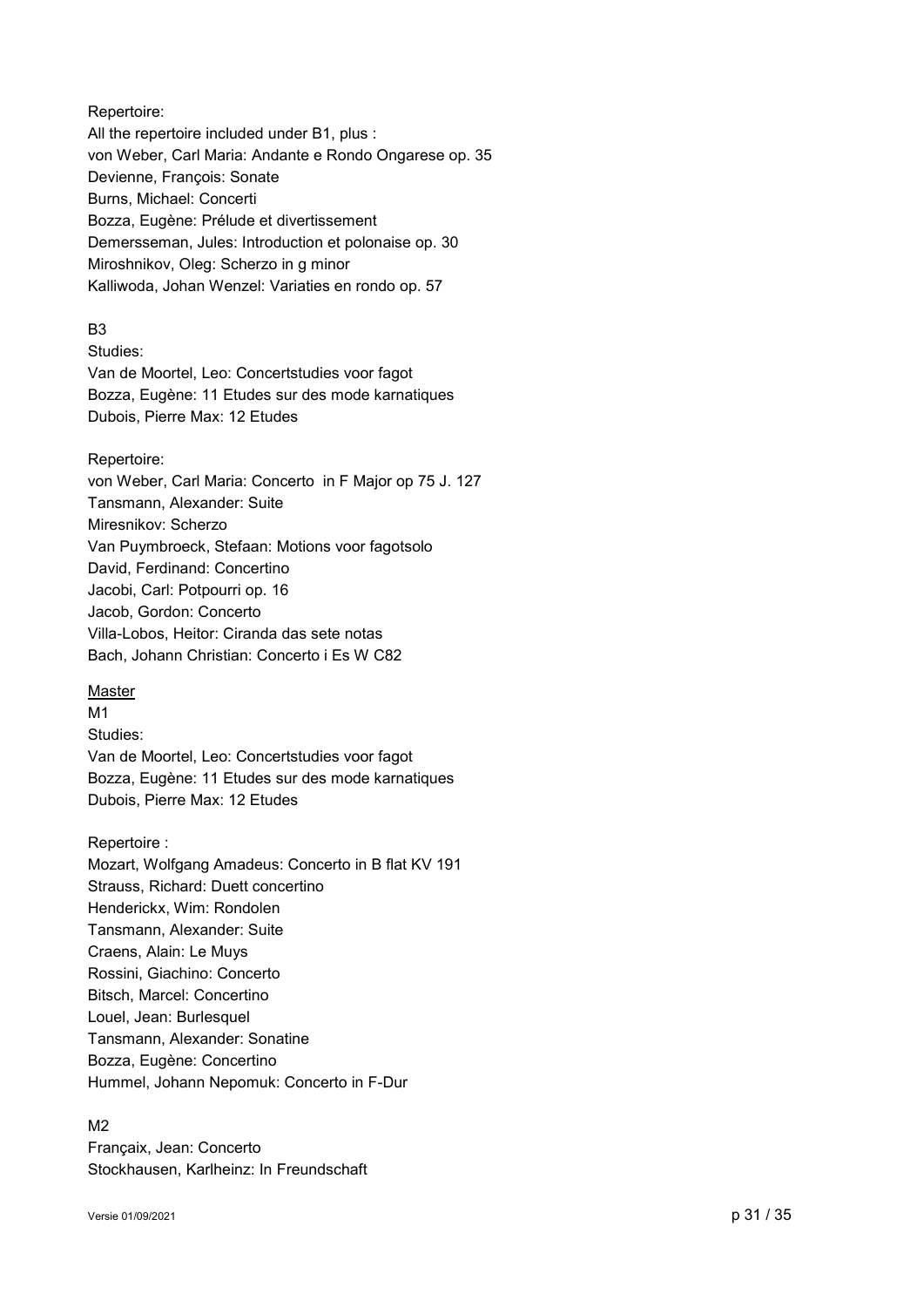Saint-Saëns, Camille: Sonate op. 168 Boutry, Roger: Interférences Nussio, Otmar: Variaties ("Variazioni su un'arietta di Pergolesi") Davies, Maxwell Peter: Concerto Jolivet, André: Concerto Gotkovsky, Ida: Variations concertantes

# **9.10 Saxophone**

<span id="page-31-0"></span>Bachelor B1 Studies Ferling, Franz Wilhelm: 48 Etudes opus 31 Senon, Gilles: 32 Etudes Mélodiques et Techniques pour Saxophone Luft, Johan Heinrich : 24 Etudes Scales and variations

### Repertoire

Maurice, Paule : Tableaux de Provence Hindemith, Paul : Sonate Eychenne, Marc: Sonate Noda, Ryo: Improvisation 1,2,3 Koch, Erland von: Monolog 4 Jolivet, André : Fantaisie-Impromptu Tcherepnine, Alexandre : Sonatine Sportive Hurnik, Ilja: Suita Constant, Franz : Fantasia Charpentier, Jacques : Gavambodi 2 Bäck, Sven Erik : Elegy

### $B<sub>2</sub>$

Studies Berbiguier, Tranquille: 18 Etudes , Capelle, Ferdinand : Vingt Grandes Etudes, Semler-Collery, Jules: Etudes Concertantes

Repertoire Creston, Paul : Sonate Caplet, Andre: Légende Glazounov, Alexander: Concerto Jongen, Joseph: Méditation Latham, William P.: Sisyphus Schmitt, Florent: Légende Tomasi, Henri: Ballade Meijering, Chiel: The Pizza-Connection Badings, Henk : La Malinconia Schulhoff, Ervin: Hot Sonate Martin, Franck : Ballade Claude, Pascal : Sonatine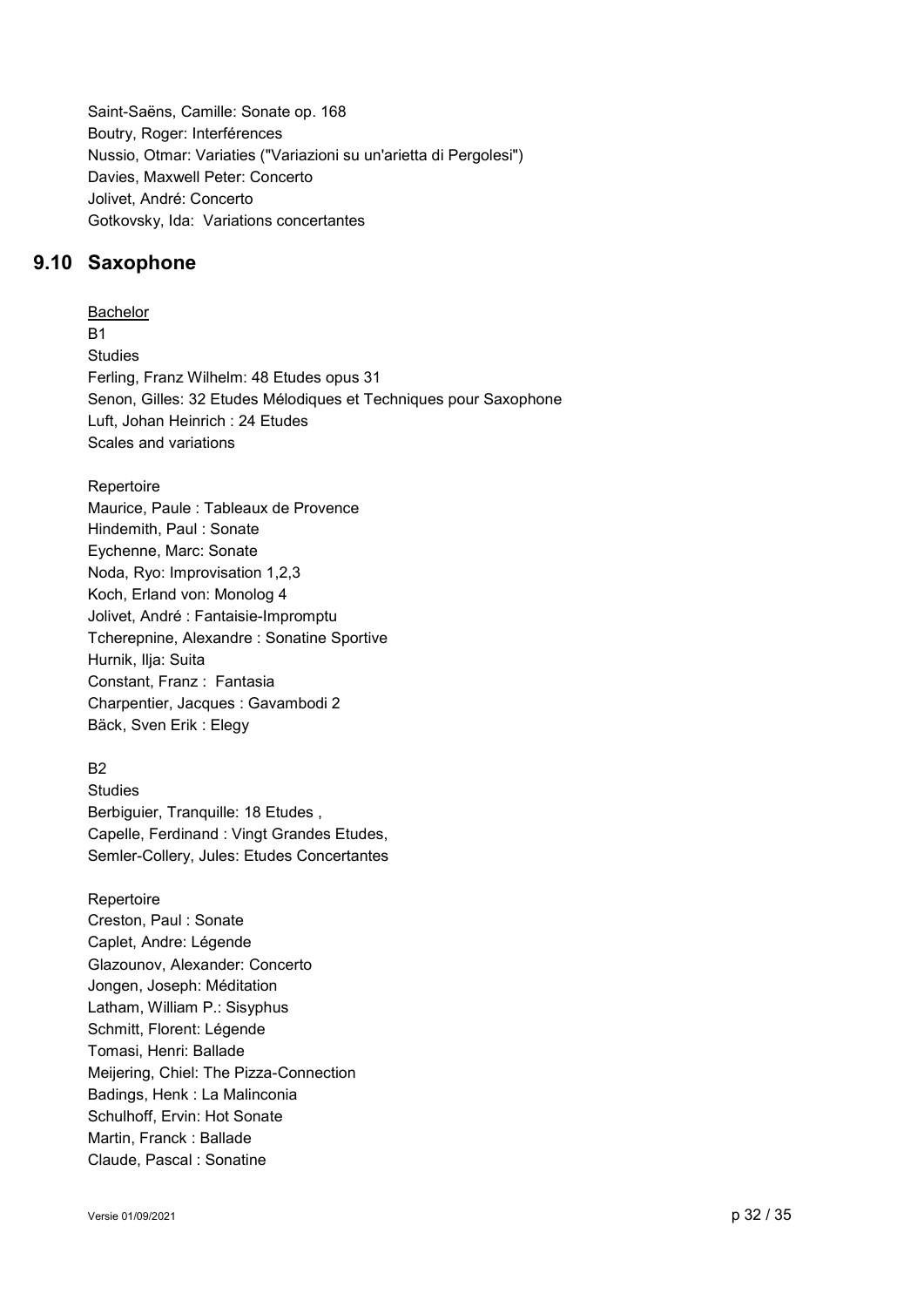Raphael, Gunter: Sonate Milhaud, Darius: Scaramouche Scelsi, Giacinto: Tre Pezzi Noda, Ryo: Maï Henderickx, Wim: On the road

### $B<sub>3</sub>$

Studies Lacour, Guy: 28 Etudes Mule, Marcel: Etudes après Boehm, Terschak en Furstenau Bozza, Eugène: Etudes-Caprices

### Repertoire

Ibert, Jacques: Concertino da Camera Absil, Jean: Sonate Kabelac, Miloslav: Suita Goykovsky, Ida: Brillance Husa, Karel: Elegie et Rondo Karkoff, Ingvar: Méditations Tubin, Eduard: Sonate Heider, Werner: Sonate in Jazz Rudin, Rolf: Nachtstücke Woods, Phil: Sonate Takacs, Jenö: Two Fantastics ter Veldhuis, Jacob: Grab It

### *9.10.1.1* **Master**

M1 Studies Lauba, christian: 9 Etudes Samyn, Noel: Etudes Transcendantes

### Repertoire

Voorn, Joop : Sonate Mihalovici, Marcel: Chant Premier Suzuki, Haruyuki: Stitch Yoshimatsu, Takashi: Fuzzy Bird Sonata Lauba, Christian: Hard van Unen, Kees: Jounk Pieper, René: Concerto Stockhausen, Karl Heinz: In Freundschaft

### $M<sub>2</sub>$

Constant, Marius: Concertante Husa, Karel: Concerto Tomasi, Henri: Concerto Larsson, Lars-Erik: Konsert Glaser, Werner Wolf: Allegro, Cadenza e Adagio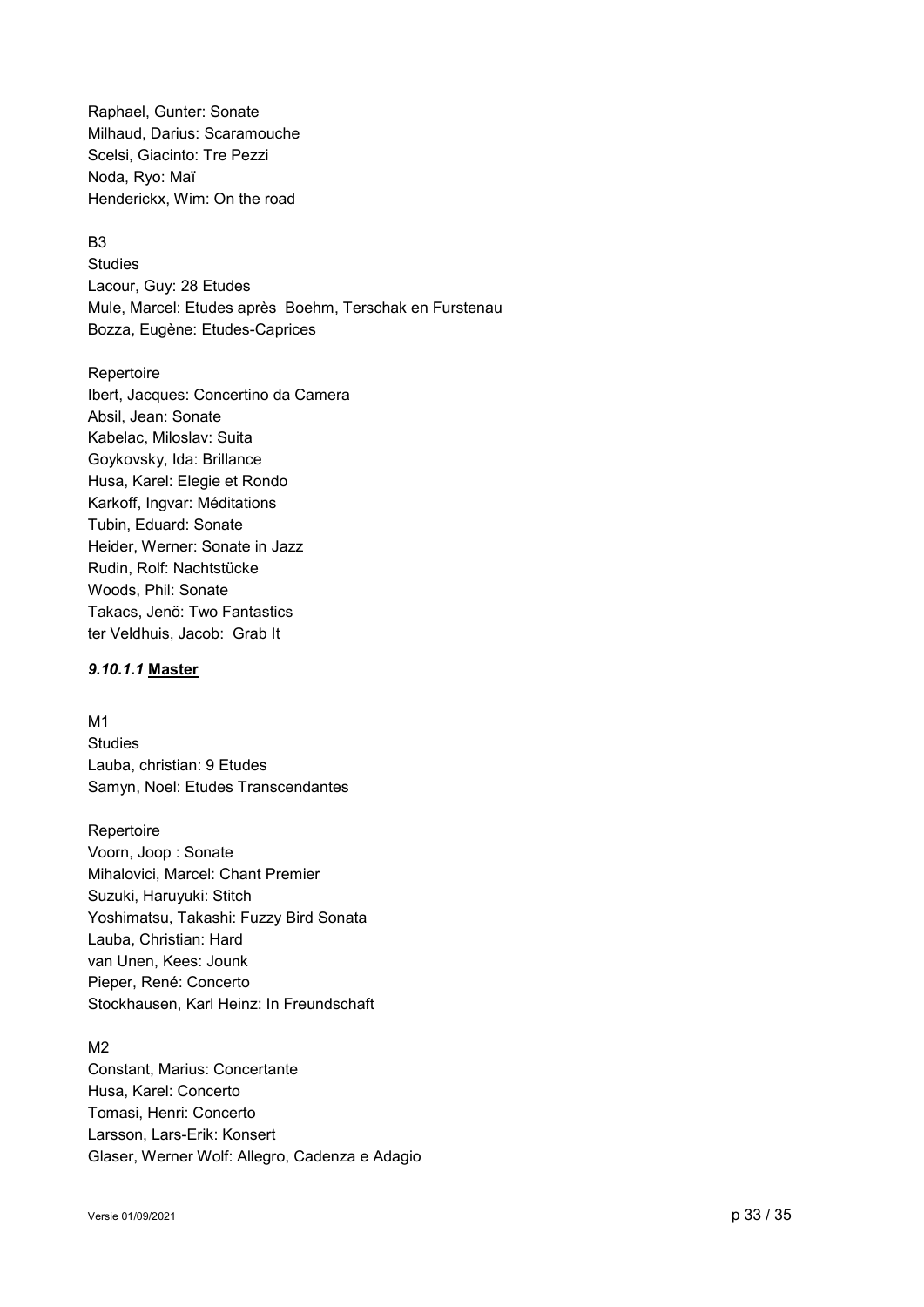Feld, Jindrich: Sonate Denisov, Edison: Sonate Masakuza, Natsuda: West, or Evening Song in Autumn Berio, Luciano: Sequenza VIIb en IXb Lauba, Christian: Sud Havel, Christophe: Oxyton Itoh, Hiroyuki: The Angel of Despair

# **9.11 Piccolo**

<span id="page-33-0"></span>M<sub>1</sub>

Mike Mower Piccolo Sonata Antonio Vivaldi, Concerto in C RV443 Thea Musgrave, Piccolo Play Niccolo Castiglioni, Musica Vneukokvahja Jan Huylebroeck, Kay'Ellem

 $M<sub>2</sub>$ 

Piet Swerts, Le Tombeau De Ravel Lowell Liebermann Piccolo Concerto Bruce Broughton Piccolo Concerto Antonio Vivaldi, Concerto in a RV445 Franco Donatoni, Nidi

# **9.12 Cor anglais**

### <span id="page-33-1"></span>**Studies**

Gillet, Georges & Gillet, Fernand: Études pour l'enseignement supérieur du hautbois Lamorlette, Roland: 12 etudes Silvestrini, Gilles: 6 Etudes pour Hautbois

M1

Hindemith, Paul: Sonate for English Horn and Piano Yvan, Carlo: Sonate

M<sub>2</sub> Rorem, Ned: Concerto for English Horn Pasculli, Antonio: Amelia

# **9.13 Bass Clarinet**

<span id="page-33-2"></span>M1

Osborne, Willson: Rhapsody Semler-Collery Jules: Legende et Divertissement Von Koch, Erland: Monolog 3 Barboteu, Georges: Rencontre Craens, Alain: Experience Hindemith, Paul: Sonate (fagot)

M2

Hadermann, Jan: Spotlights on the bass clarinet